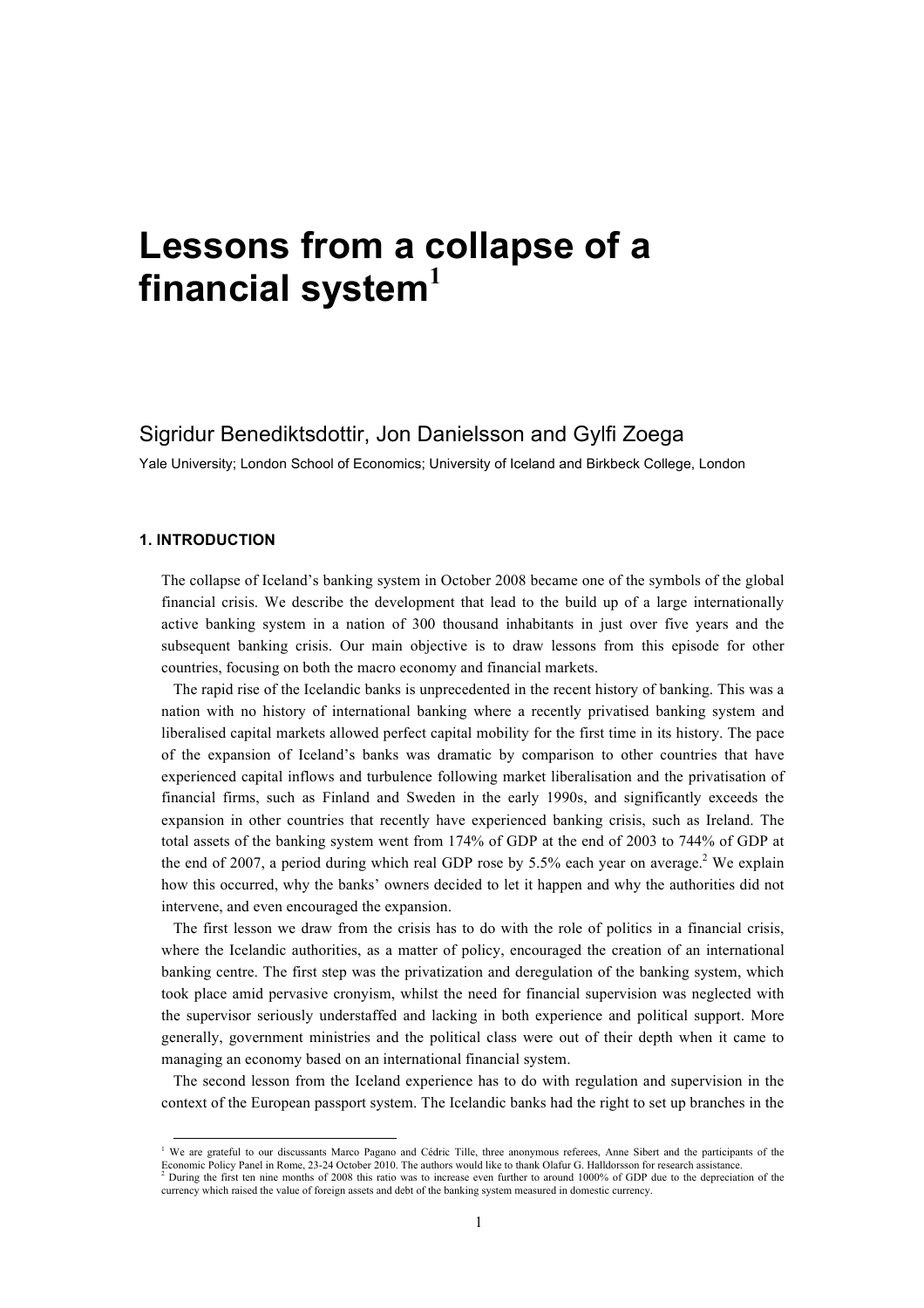European Union by means of the European passport in financial services on the explicit assumption that home regulators were exercising adequate controls. The Iceland experience sheds some light on the fragility of the European passport in financial services.<sup>3</sup> The failure of its banking system – and the resulting economic crash of that country with spillovers in the United Kingdom and the Netherlands – demonstrates the inherent weaknesses in the European common market and European passport for financial services when one member country is able to set up a financial centre by undercutting the standards of other member countries – a form of regulatory arbitrage.

Finally, there are lessons about the conduct of monetary policy. The challenges facing the Central Bank of Iceland (CBI) operating in a regime of flexible exchange rates and inflation targeting is a perfect example of the difficulties faced by small open economies with independent currencies. By raising policy rates to stem an economic expansion caused by a capital inflow the CBI increased the flow of speculative money which made the financial system more fragile and prone to sudden stops. The interest differential created a profit opportunity for the carry trade, borrowing in foreign currencies and investing in the Icelandic krona, hence ignoring the associated currency risk to increase their operating profits. There were both carry trades by foreign speculators and also by domestic firms and households who borrowed significant amounts in foreign currency. Both worked to create a vicious circle of interest rate hikes, foreign money inflows and currency appreciation prior to the crisis.

The events leading to collapse of the banking system have now been extensively documented, $4$  in particular by a *Special Investigation Commission (SIC)*, <sup>5</sup> appointed by the Icelandic Parliament in December 2008, which delivered its report on 12 April 2010 (BGH (2010), see http://sic.althingi.is/). The report describes the causes of the collapse in extensive detail.

## **2. PAST AND PRESENT**

In this section we briefly describe developments in Iceland as a background to the subsequent sections, which will focus on the lessons from the episode.

## **2.1. From rags to riches**

Iceland used to be among the least developed European countries until the early  $20<sup>th</sup>$  century and remained relatively undeveloped financially until recent banking adventures. However, the country enjoyed steady economic growth throughout the  $20<sup>th</sup>$  century that propelled it to become one of the richest societies in the world. In 1904 the PPP-adjusted GDP per capita was similar to that of Ghana today while at the beginning of the  $21<sup>st</sup>$  century it had surpassed that of Denmark, the results of growing at 2.6% on average in the  $20<sup>th</sup>$  century (Gylfason et al., 2010). This growth was partly fuelled by access to foreign finance, following the establishment of the country's first private bank at the turn of the  $20<sup>th</sup>$  century, providing financing for the mechanisation of the fishing fleet. In addition Iceland extended its fishing limits from three miles in 1904 to 200 miles in 1976 significantly increasing its catch whilst preventing excessive overfishing. Iceland also has extensive hydroelectric potential which has been increasingly exploited. This has been aided by relatively long working hours of a labour force whose education has been steadily improving.<sup>6</sup> Moreover, the country took advantage of international trade by joining EFTA in 1970 and the European Economic Area in 1994.<sup>7</sup>

<sup>&</sup>lt;sup>3</sup> As discussed for example by the de Larosière (2009) report, and recognized in the proposals for the European Systemic Risk Board, European Banking Authority, and European Securities and Markets Authority.

<sup>&</sup>lt;sup>4</sup> See also Danielsson and Zoega (2009a and 2009b) for a description of the collapse of Iceland's financial system and Gylfason (2010) on some of the lessons. <sup>5</sup> One of the three members heading the commission, Sigridur Benediktsdottir, is also co-author of this paper.

<sup>&</sup>lt;sup>6</sup> See OECD, Labour Force Statistics.

<sup>&</sup>lt;sup>7</sup> The EEA is a sort of half way membership of the EU. The members of the EEA besides Iceland are Norway and Liechtenstein, and membership in the EEA provides many benefits for member countries, including full participation in the European passport.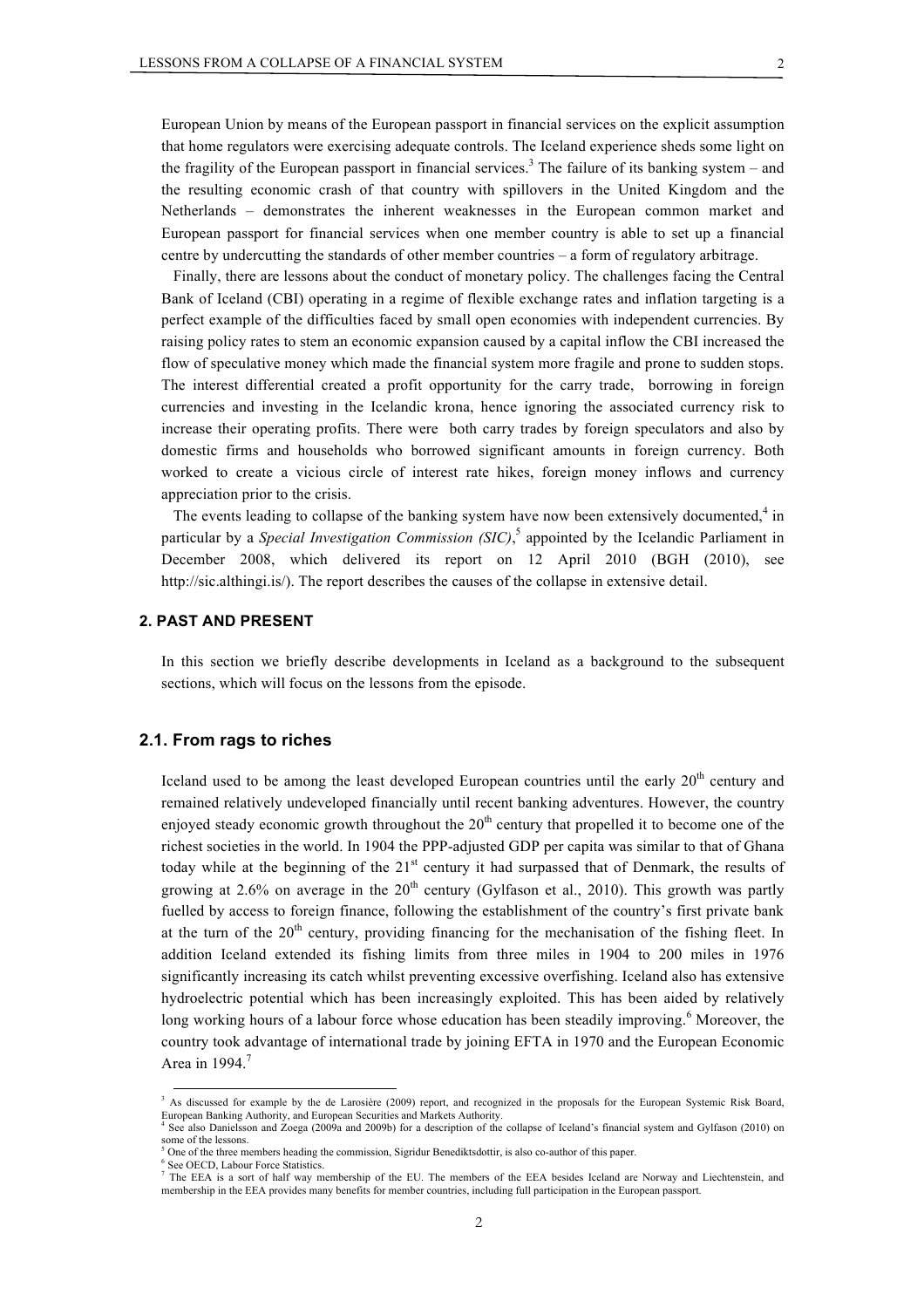## **2.2. Privatisation and liberalisation**

Before the liberalisation of Iceland's credit markets in the 1990s, capital was rationed between different industries by the government, nominal interest rates were set by the CBI, which was controlled by the government, and real interest rates were kept negative until the late 1980s. The banking system was heavily regulated and politicized, consisting of large state-owned banks along with smaller private banks. Each of the large banks was affiliated with one or more political party. The same political structure applied to the CBI, with its three governors each representing one of the political parties with no requirements of prior experience or education in the fields of finance and economics, central banking, commercial banking or business.

The 1990s saw the liberalisation of the economy. A stock market was established, capital controls abolished and the commercial banks privatized. This followed the decision to make interest rates market determined in the early 1990s. By joining the European Economic Area (EEA) in 1994, Iceland became a part of the European single market in goods, services, capital and labour and adopted EU laws and regulation.

The decision to join the EEA affected subsequent developments, inducing Iceland to remove capital controls; allowing Icelandic banks to set up branches in EU countries; and paving the way for the banks to borrow from foreign banks because they were, supposedly, subject to EU regulation.

## **2.3. A bridge too far**

The expansion of Iceland's banking system did not occur suddenly in a vacuum. In the 1990s a new generation of politicians came to power. These were young libertarians revolting against the staterun and corrupt system they had been raised in. In the 1990s they had the chance to implement their agenda in a systematic fashion. By the end of the decade a programme of privatisation and liberalisation of the economy had been all but completed: only the state banking system was still to be privatized.

Around the turn of the century the idea surfaced that banking could become the third pillar of the economy, the first two being fishing and energy-intensive industries.<sup>8</sup> In short order the financial sector grew at exponential rates, quickly eclipsing the national economy in size, while at the same time financial supervision did not keep pace. Gylfason et al. (2010) discuss the problematic privatisation of the banking system in 1998-2003 when the two large state banks, Landsbanki and Bunadarbanki – later Kaupthing – were privatised. The banks were sold to individuals who were related or affiliated with the two parties in power, which can be seen as a case of the "grabbing hand" to use the terminology and Andrei Shleifer.<sup>9</sup> Interestingly, the new owners of Landsbanki borrowed a large part of the price from the Bunadarbanki and vice versa.<sup>10</sup> Gylfason (2010) maintains that the close ties between the banks and the political parties convinced the civil service not to interfere with the banks' operations.

The prime minister appointed a commission in 2005 to evaluate how Iceland could become an international financial centre. The chairman of the board of Kaupthing Bank headed the committee that reported in October 2006 under the title *International financial operations in Iceland*. The report was presented, perhaps fittingly, in the National Theatre on 10 November 2006 and three government ministers were subsequently given the task to implement its policy proposals. This idea had become so ingrained by the time of the collapse that the then minister of commerce stated on 10

<sup>&</sup>lt;sup>8</sup> See "Iceland warms to offshore banking: PM wants country to emulate Luxembourg and Switzerland, reports Tim Burt," Financial Times. Apr 7, 1998: http://proquest.umi.com/pqdweb?did=28448890&sid=1&Fmt=3&clientId=58032&RQT=309&VName=PQD&cfc=1.<br><sup>9</sup> See Shleifer and Vishny (1993) and Frye and Shleifer (1996) on political corruption.

<sup>&</sup>lt;sup>10</sup> According to BGH (2010) the owners of Landsbanki borrowed 2/3 of the purchasing price from Bunadarbanki, later Kaupthing (chapter 5, BGH, 2010).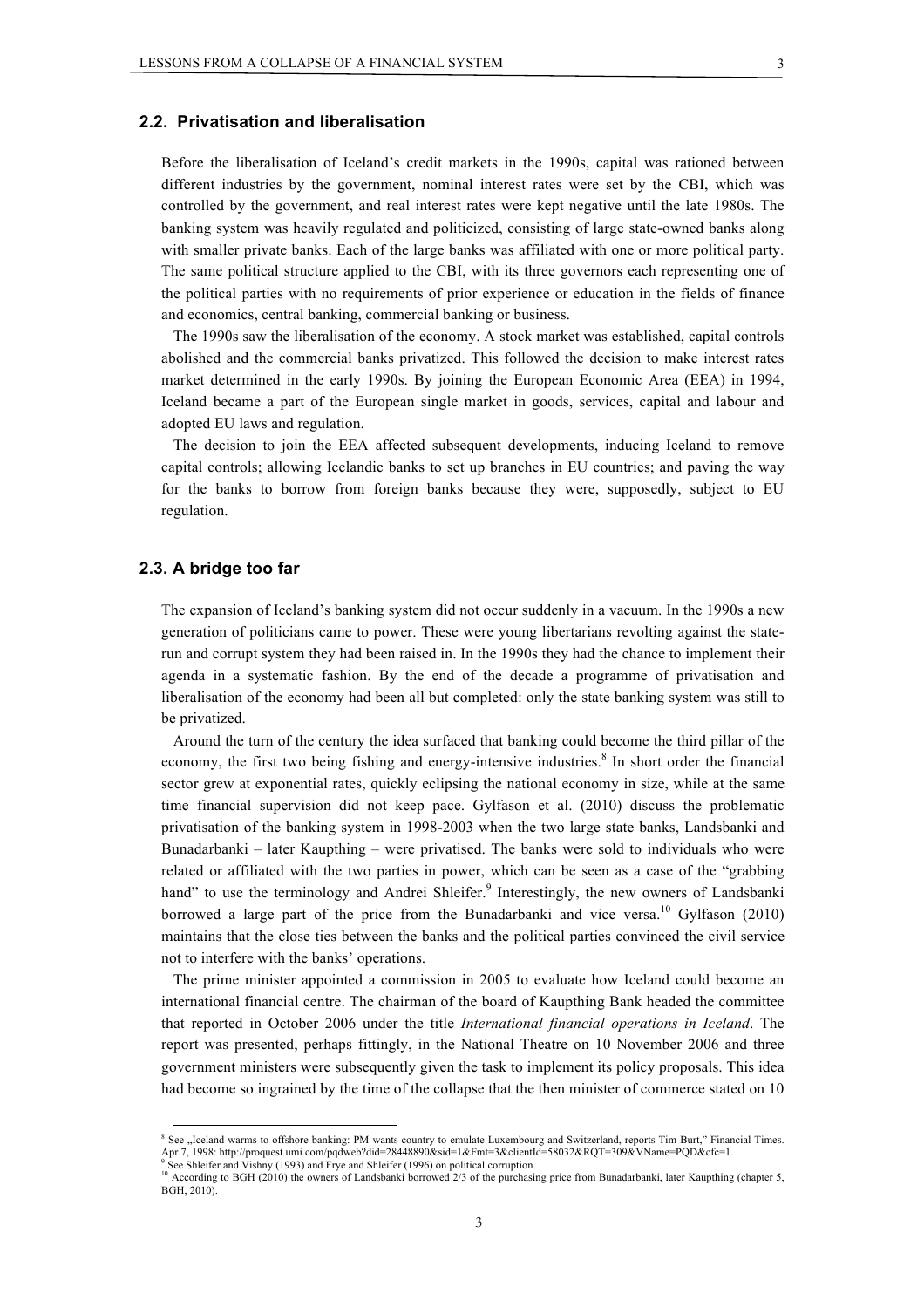April 2008, less than six months before the collapse: "The fact that the financial service industry has become bigger than the combined agricultural and fishing sectors tells us simply that derivatives and bonds have become our sheep and cows" (see Benediktsdottir, Gunnarsson and Hreinsson, 2010, BGH (2010) from now on).

The expansion of Kaupthing, which turned out to be by far the largest bank at the time of the collapse, is described in Jonsson (2009), the bank's chief economist. He describes how the ambitious plans of its chairman of the board were revealed at a meeting with employees in March 1999 when the chairman declared that he anticipated a 25-fold increase in equity and a roughly 15 fold increase in the bank's balance sheet within five years and that the bank would open offices in many countries. His business model was to combine investment and commercial banking. The bank engaged in highly profitable and risky proprietary trading. Jonsson describes how at the end of the chairman's speech the audience was left in a state of disbelief, to which he responded by saying "If you think you can, you can."

The intermediate consequence was a rapid expansion of the financial system in the global arena, bringing with it significant profits back to Iceland, skewing the economy and leading to a belief that finance would become the foundation of the country's future prosperity. In turn, the political establishment became enthusiastic supporters of the expansion of the financial system, with the President of the Republic,<sup>11</sup> Professor Grimsson, the most articulate cheerleader abroad, attributing the prowess of the Icelandic banks as much to myth as reality. The following quote is taken from a speech he gave at the Walbrook Club in London in 2005:

"Recently, I have often found myself cornered at various functions, especially here in London, and pressured to explain how and why daring Icelandic entrepreneurs are succeeding where others hesitate or fail, to reveal the secret behind the success they have achieved…

How has it been possible to achieve such success in so many different fields and in such a short time, in areas where we definitely had no prior competitive advantage, areas such as pharmaceuticals and prosthetics, banking and finance, retail and fashion – to name only a few.

Of course, many factors have contributed to the success of this voyage, but I am convinced that our business culture, our approach, our way of thinking and our behaviour patterns, rooted in our traditions and national identity, have played a crucial role. All of these are elements that challenge the prevailing theories taught in respected business schools and observed in practice by many of the big American and British corporations. We are succeeding because we are different, and our track record should inspire the business establishment in other countries to re-examine their previous beliefs and the norms that they think will guarantee results. The range of Icelandic success cases provides a fertile ground for a productive dialogue on how the modern business world is indeed changing."

In conclusion, President Grimsson summarised his argument:

"The track record that Icelandic business leaders have established is also an interesting standpoint from which to examine the validity of traditional business teaching, of the theories and practice fostered and followed by big corporations and business schools on both sides of the Atlantic. It enables us to discuss the emphasis on entrepreneurial versus structural training, on process versus results, on trust versus career competition, on creativity versus financial strength. "

Before concluding by: "You ain't seen nothing yet."

<sup>&</sup>lt;sup>11</sup> President Grimsson can not be described as a naïve provincial observer of these events. He has a PhD from University of Manchester and subsequently was a professor at the University of Iceland before turning to politics at the head of the People's Alliance party, the successor to the Icelandic Communist Party.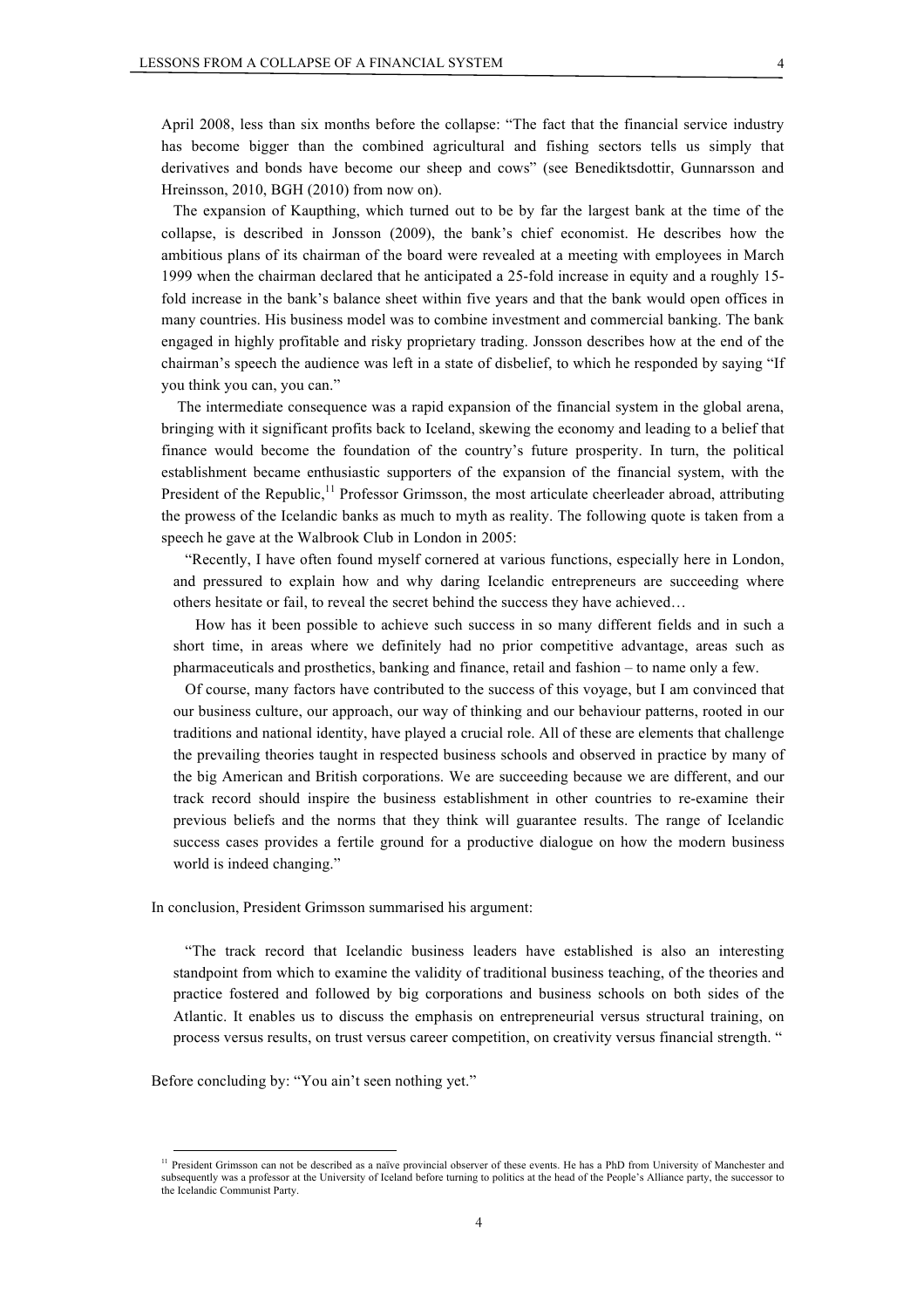## **2.4. Exploding banking system**

The combined balance sheet of the three biggest banks grew by a factor of eight from the beginning of 2004 to the middle of 2008.

|  | Table 1. Annual asset growth in euros 2004-2008 |  |  |  |
|--|-------------------------------------------------|--|--|--|
|  |                                                 |  |  |  |

|                               | Glitnir | Kaupthing | Landsbanki |
|-------------------------------|---------|-----------|------------|
| Average annual asset growth   | 50%     | 61%       | 51%        |
| Average annual organic growth | 41%     | 39%       | 47%        |
| P(TT/A010)<br>$\sim$          |         |           |            |

Source: BGH (2010).

The banks grew both by acquiring foreign financial institutions and organically,<sup>12</sup> as can be seen in Table 1. Their balance sheet expanded mainly by lending to foreign firms<sup>13</sup> and domestic holding companies. Table 2 shows changes in the ratio of the assets of the banking system to GDP from end of 2003 to August 2008.

| Date    | <b>Total Assets</b><br>(ISK billions) | <b>GDP</b><br>(ISK billions) | Assets/GDP |
|---------|---------------------------------------|------------------------------|------------|
| $2003*$ | 1,462                                 | 841                          | 1.74       |
| $2004*$ | 2.208                                 | 928                          | 2.38       |
| $2005*$ | 3,854                                 | 1,026                        | 3.76       |
| $2006*$ | 6,232                                 | 1,168                        | 5.34       |
| $2007*$ | 9,739                                 | 1,309                        | 7.44       |
| 2008M02 | 10,172                                | 1,478                        | 6.88       |
| 2008M04 | 11,730                                | 1,478                        | 7.94       |
| 2008M06 | 12,574                                | 1,478                        | 8.51       |
| 2008M08 | 12,787                                | 1,478                        | 8.65       |

**Table 2. The size of the banking system** 

Source: CBI and Statistics Iceland. \* end of year value. 2008M02 refers to February 2008.

During their initial expansionary phase, the banks financed their growth by borrowing extensively in the European bond market, made possible by good credit rating<sup>14</sup> based on the banks high capital adequacy ratio (CAR) and supported by a high sovereign<sup>15</sup> rating.<sup>16</sup> In 2004-05, the three biggest banks borrowed around 21 billion Euros in foreign debt securities markets or about twice Iceland's annual GDP at the time. Most of the issuance was in the form of debt securities with a maturity of 3 to 5 years with interest rates of only 15 to 25 points over the benchmark interest rate (BGH (2010), chapters 7 and 21).

The implicit sovereign support was factored into the ratings of the banks, which in turn explained the easy access to funds and low financing costs enjoyed by the banks. This was expressed explicitly, e.g. by Merrill Lynch stating the banks were rated above what their standalone financial strength would have suggested.<sup>17</sup> Similarly when it came to foreign deposits financing, the banks advertised that the deposit accounts were covered by the Icelandic deposit insurance fund in accordance with EEA (European Economic Area) regulations. Hence they collected deposits on the back of the EEA regulations, not on the basis of their financial strength.

<sup>&</sup>lt;sup>12</sup> Most notably in 2004 and 2005 when Kaupthing acquired the Danish bank FIH Erhversvsbank and the British bank Singer & Friedlander. Around the same time Glitnir acquired the Norwegian BN Bank in 2005.

<sup>&</sup>lt;sup>13</sup> Foreign listed firms, this does not indicate the nationality of the owners of the firms, who the SIC commission found often to be Icelandic (chapter 8 BGH 2010). <sup>14</sup> The biggest of the three banks, Kaupthing, got A from Fitch and A1 from Moody's in 2006, at the same time Moody´s also rated Glitnir

with A1 and Landsbanki with A2. All three banks were upgraded for a six week period at the beginning of 2007 to Aaa, based on them being systemically important. When the banks failed Glitnir had a A2 rating while Kaupthing was rated A1.<br><sup>15</sup> The ratings of the sovereign in the middle of 2005 were as follows: Fitch AA-/AAA, Moody's: AAa and Standard and Poor

Standard and Poor's gave a rating of AA-/A-1+for foreign-currency denominated debt.-<br><sup>16</sup> Consolidated general government gross debt at nominal value, outstanding at the end of the year, was only 26% of GDP at the end of 2

<sup>(</sup>Source: Eurostat). <sup>17</sup> "Icelandic Banks Not What You Are Thinking" Merrill Lynch, 7. March 2006.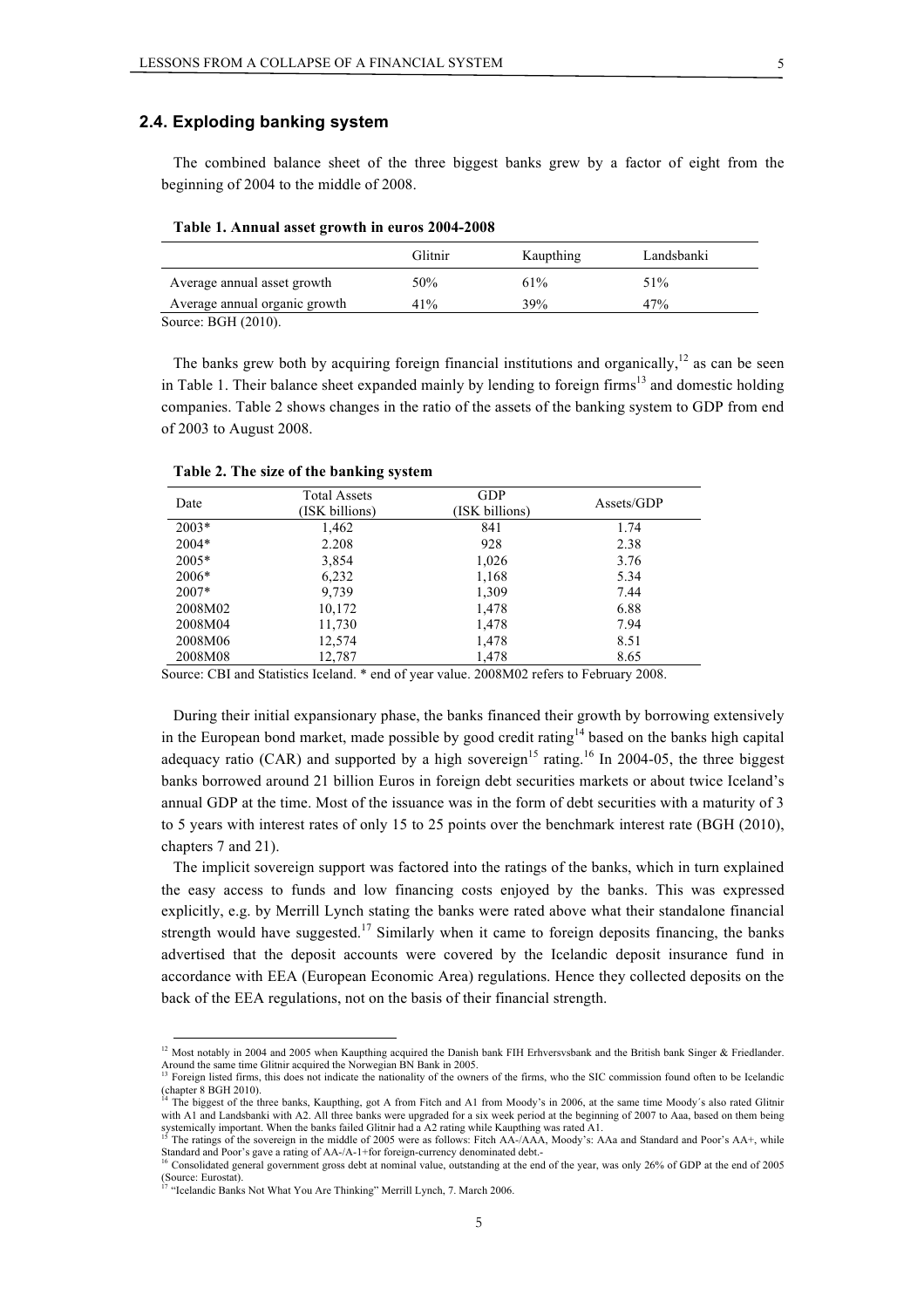Following the publication of negative reports by ratings agencies at the beginning of  $2006^{18}$  the banks' access to the European securities market became increasingly limited, and did not open up fully again. Later that year, however, they had success in selling securities in the U.S. medium term note market, where they issued bonds amounting to over 6 billion Euros. The cost of financing had however gone up by 50-60 basis points, high by the standards of the very liquid financial market of the time. Icelandic banks were now paying interest rates comparable to emerging market financial institutions with much lower credit ratings. This made their bonds attractive as components of CDO structures.<sup>19</sup>

When the global crisis of 2007 gathered momentum, foreign retail deposit accounts – Icesave from Landsbanki and Edge from Kaupthing – became an important source of financing. Icesave deposits were primarily used to finance a sharp decline in the more rating-dependent wholesale deposits in the UK and Netherlands, while deposits in Kaupthing Edge were a new source of liquidity.<sup>20</sup> The banks also resorted to short-term collateralised borrowing from the CBI and the Eurosystem. The latter borrowing was mostly done through the Central Bank of Luxembourg, where all three of the largest banks had subsidiaries.

## **2.5. Uniqueness of the Icelandic case**

Several factors combine to make the Icelandic banking bubble unique. First, unlike many other nations with an outsized banking system such as Switzerland and Luxembourg, the institutional memory of running a modern banking system spans years not centuries, affecting both the quality of supervision and the management and internal operations of the banks.<sup>21</sup> Secondly, in contrast to Switzerland which also has a very large banking system, the stock of external debt was very high and denominated in foreign currency. Third, in contrast to some other countries with outsized banking systems like Luxembourg, all banks were headquartered in Iceland which made the banks have to rely on the CBI for liquidity support and the Icelandic state for any equity injection needed in a crisis. Fourth, the Icelandic banks grew very rapidly, affecting the quality of their loan portfolios. In addition to that, a significant part of the banks' capital appears to have been weakened by the banks themselves, creating a false impression to creditors and depositors of a shield against losses, as will be explained in more detail in section 4.3.

## **2.6. Risk and Risk-seeking**

The Icelandic banks followed their counterparties abroad in using leverage to expand their balance sheets, aided by global under-pricing of risk and ample liquidity coupled with a compensation systems rewarding risk taking. There are however at least two relatively unique factors relating to risk.

<sup>&</sup>lt;sup>18</sup> A Fitch Ratings published report published on February 22 says that Fitch had revised the outlook on Iceland's long-term sovereign rating from stable to negative. Fitch described the macroeconomic imbalances and raised concerns about how well the broader financial system would cope if the economy suffered a hard landing. Moreover, Fitch pointed out that the rest of the economy was significantly indebted, yet Icelandic banks and businesses continued to pursue ambitious expansion plans abroad funded by borrowing abroad. Fitch noted that Iceland's net external debt was higher than virtually any other Fitch-rated sovereign, while its external liquidity ratio was among the weakest. Lastly, they pointed out that the banks remained heavily dependent on foreign funding and could ill afford to be shut out of international capital markets for any length of time. Another report written by economists at the Danske Bank (Christensen et al.), appeared in March 2006 under the title "The Geyser Crisis" was also quite explicit in warning about the dangers facing the country. They said that Iceland's economy was the most overheated in the OECD area and that there had been a stunning expansion of debt, leverage and risk-taking, "almost without precedents anywhere in the world."<br><sup>19</sup> "Lehman exposure was included in around 2,600 so-called mezzanine CDOs that were rated by Standard & Poor's. WaMu exposure is

included in 2,100 such instruments and Icelandic banks are part of several hundred, Mahadevan noted." "Corporate CDO threatens bank capital, credit spreads." Reuters, 22. October 2008, and BGH (2010), chapter 7.  $^{20}$  BGH (2010), chapters 7 and 18

<sup>&</sup>lt;sup>21</sup> Mark J. Flannery: Iceland's Failed Banks: A Post-Mortem (SIC report 2010).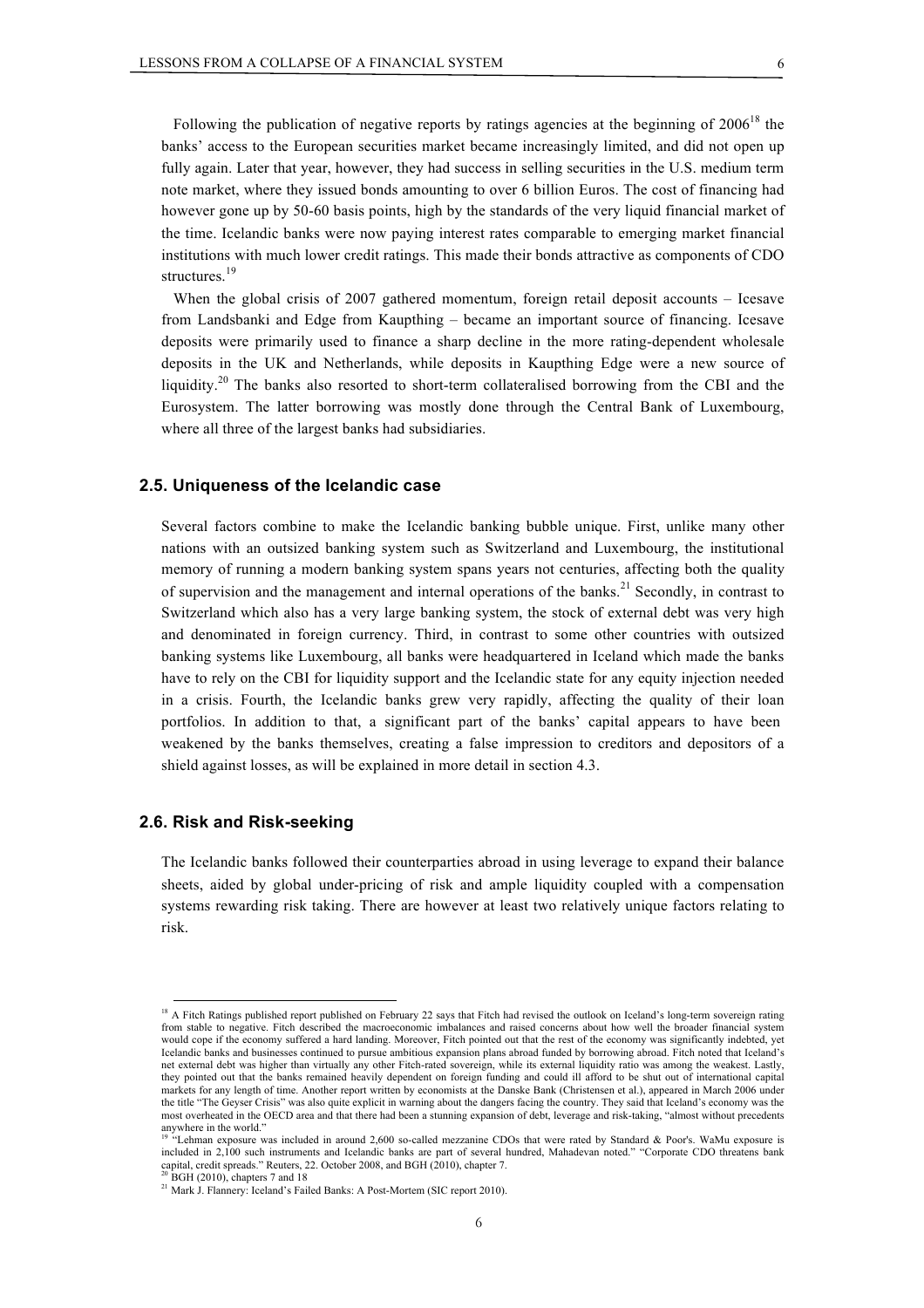First, whilst some other countries allowed a part of the banking system to assume high risk levels, in Iceland the entire banking system acted like the most risk seeking institutions abroad. Perhaps the closest counterpart in the current crisis has been the Irish banking system.

Secondly, Iceland's position as a member country in the EEA, but outside the euro created unique risk factors and opportunities. In particular, the risk of a currency depreciation was not reported in business accounts. This created an interest-rate spread between Iceland and many other countries, enabling very high accounting profits from borrowing from the banks in foreign currencies. It also helped to render monetary policy ineffective, as we will discuss below.

## **2.7. Looting the banks from the inside**

The Icelandic banks shared some of the features that according to Black (2005) characterise banks that are being looted from the inside: They grew very fast; made bad loans at high yields; were highly leveraged; and had low bad-debt reserves. Akerlof and Romer (1993) describe how a bank's owners can take advantage of deposit insurance and other implicit or explicit backing by the state. The owners take in deposits, pay themselves dividends greater than the net worth of the business, and then leave the government to pay off the resulting debts.

There are various other ways of exploiting deposit insurance and other explicit and implicit state backing; make high-interest high-risk loans, buy junk bonds, buy highly leveraged firms where a large part of their value is accounting goodwill, and then pay high salaries and dividends from the false accounting income. The bank owners can also make loans to outsiders who then share the proceeds with the owners through asset purchases or exchanges at exaggerated prices involving the owners.

Akerlof and Romer describe how banks and their owners in Chile in the early 1980s could exploit the interest differential between the dollar and the peso to create false accounting profits that could be used to justify the paying of dividends to the banks' owners. Importantly, the banks did not increase their allowances for bad debt in spite of having lent money to firms that are likely to default if the currency depreciates, making it possible for the owners to extract resources from their companies because of inflated accounting profits. In the Chilean case, the bank owners were frequently among the firm owners – the banks were related to the borrowers ensuring that all the gains from the transaction accrued to the owners of this group of firms.

Similar factors were at work in Iceland. The Icelandic banks did not make allowances for losses on their foreign currency loans in excess of what they did in the case of their domestic currency loans despite the fact that many of the borrowers did not have any cash flow in foreign currency, thus adding currency risk to credit risk. Table 3 compares the loan loss allowances of the Icelandic banks to those of Deutche Bank, Danske Bank, the Royal Bank of Scotland and the HSBC. It is striking that the numbers for the Icelandic banks are lower than in the four foreign banks.

|      | Icelandic banks | Deutche Bank | Danske Bank | Royal Bank of Scotland HSBC |      |
|------|-----------------|--------------|-------------|-----------------------------|------|
| 2006 | 0.82            | 0.94         | 1.37        | 1.57                        | 1.40 |
| 2007 | 0.77            | 0.86         | 1.54        | 1.64                        | 2.10 |
|      |                 |              |             |                             |      |

| Table 3. Loan loss allowances as a percentage of loans |  |  |  |
|--------------------------------------------------------|--|--|--|
|--------------------------------------------------------|--|--|--|

Source: Flannery in BGH (2010) and banks' annual accounts.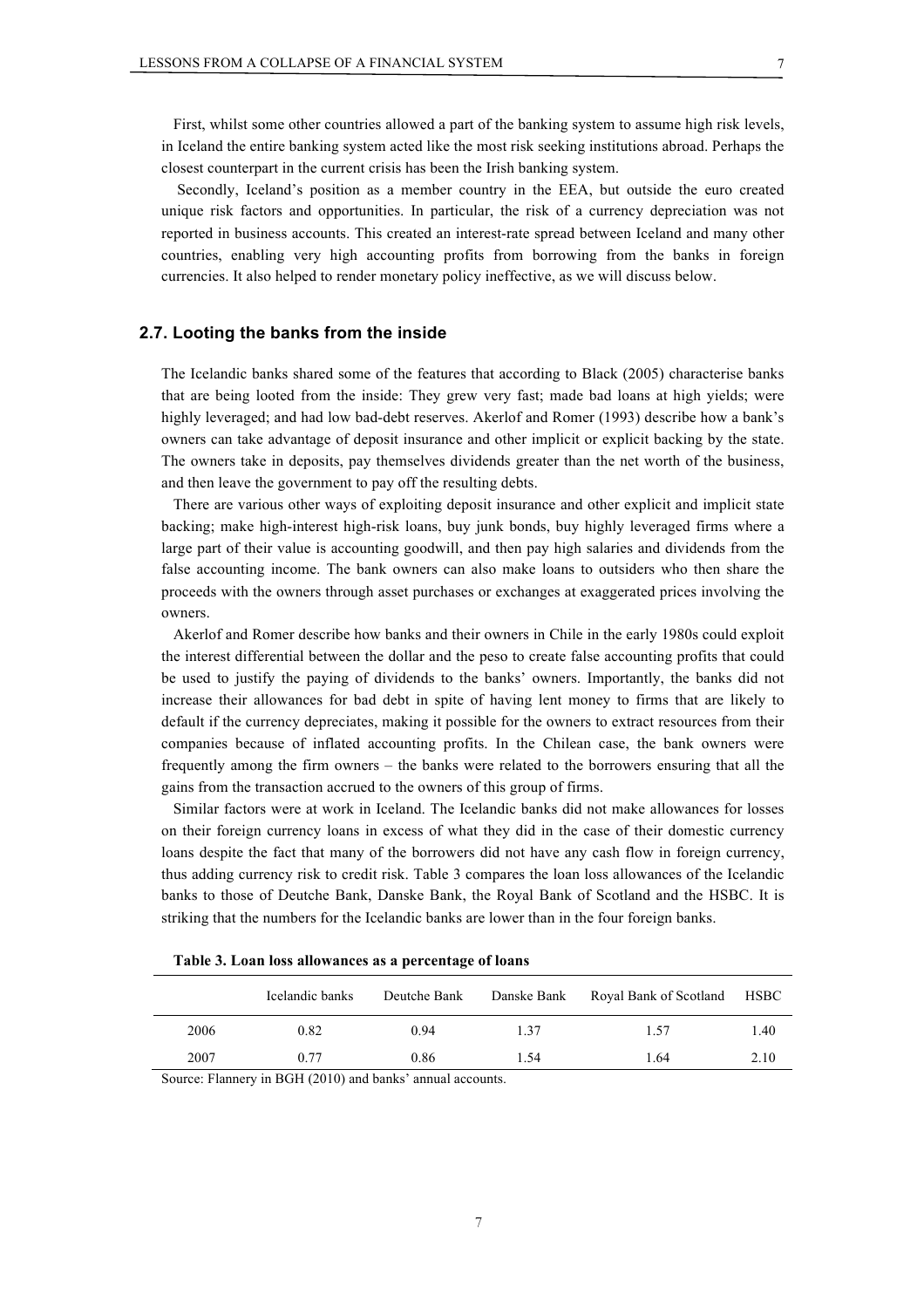The majority of the foreign currency loans were to holding companies.<sup>22</sup> The holding companies then often invested in stocks, typically Icelandic krona stocks, which rose rapidly in value during the credit expansion. These unrealised capital gains were recorded in the company accounts and contributed to very high accounting profits, which were extracted through dividend payments. This behaviour constitutes an underreporting of risk in the short run and has the effect of exaggerating the accounting profits of both banks and the holding companies.

As the collapse approached, the behaviour of the banks' owners can only be characterised as looting in the definition of Akerlof and Romer; the owners trying to extract resources from the banks to serve their own interests at the expense of foreign creditors and the Icelandic taxpayers. Most obvious is the easy access of the bank's owners to borrowing from their own banks, despite the financing difficulties the banks were facing after mid  $2007<sup>23</sup>$  This is most obvious when it comes to the largest owner of the smallest of the three big banks, Glitnir Bank.<sup>24</sup> After this particular owner and related parties increased their stake in Glitnir significantly in the spring of 2007, lending to the group grew rapidly, more than doubling in euros from June 2007 to June 2008, see Figure 1.<sup>25</sup> These loans were almost exclusively in foreign currency during a period in which Glitnir bank's liquidity position in foreign currency became increasingly dire.



## **Figure 1. Total lending by Glitnir Bank to its largest owner and related parties** Source: BGH (2010), chapter 8.

In addition, lending to the owners from money market funds run by a subsidiary of Glitnir bank increased rapidly over time, doubling from June 2007 to June 2008. During that same period the total assets of the funds decreased (BGH  $(2010)$ , chapter 14). <sup>26</sup>

<sup>&</sup>lt;sup>22</sup> The outstanding loans to holding companies were far in excess of one year's GDP at the time of the collapse when loans to households amounted to one year's GDP (CBI).

 $^{23}$  In general the BGH (2010) report found that the banks violated laws by making their outstanding loans to related parties exceed 25% of the CAD. In so doing they used accounting tricks to define the term "related parties" too narrowly.<br><sup>24</sup> This is *Dependent Counting*, the summer of narrowlish strait terms in Lenden; Depend County

<sup>24</sup> This is *Baugur Group Inc*., the owner of many high-street stores in London; Baugur Group was a large owner of Glitnir through ownership of FL Group.

<sup>&</sup>lt;sup>25</sup> Note the figure is in euros, the decline in debt in 2008 is hence to some extent due to the depreciation of the krona in 2008 which lowered the euro value of the debt for a given stock in terms of the krona.

 $6$  More inventive ways were also used to channel bank funds to the owners' other businesses. One was to allow two holding companies to enter into a futures contract on one of the owners´ affiliate's bonds, amounting to a total of 130 million euros. Both firms had no assets and only posted collateral of 7.6 million euros. This collateral was in large part borrowed from a small Icelandic bank, Icebank. To hedge the contract Glitnir Bank bought the bonds in question, hence lending the affiliated firm the money with about 95% of the risk of the loan borne by the bank. This was not counted as a liability of the affiliated firm in Glitnir's large-exposure reports to the Icelandic FSA. The name of this company was FL Group. It was an investment fund formed when new owners of Icelandair, the national carrier, decided to split it into an investment fund and an airline.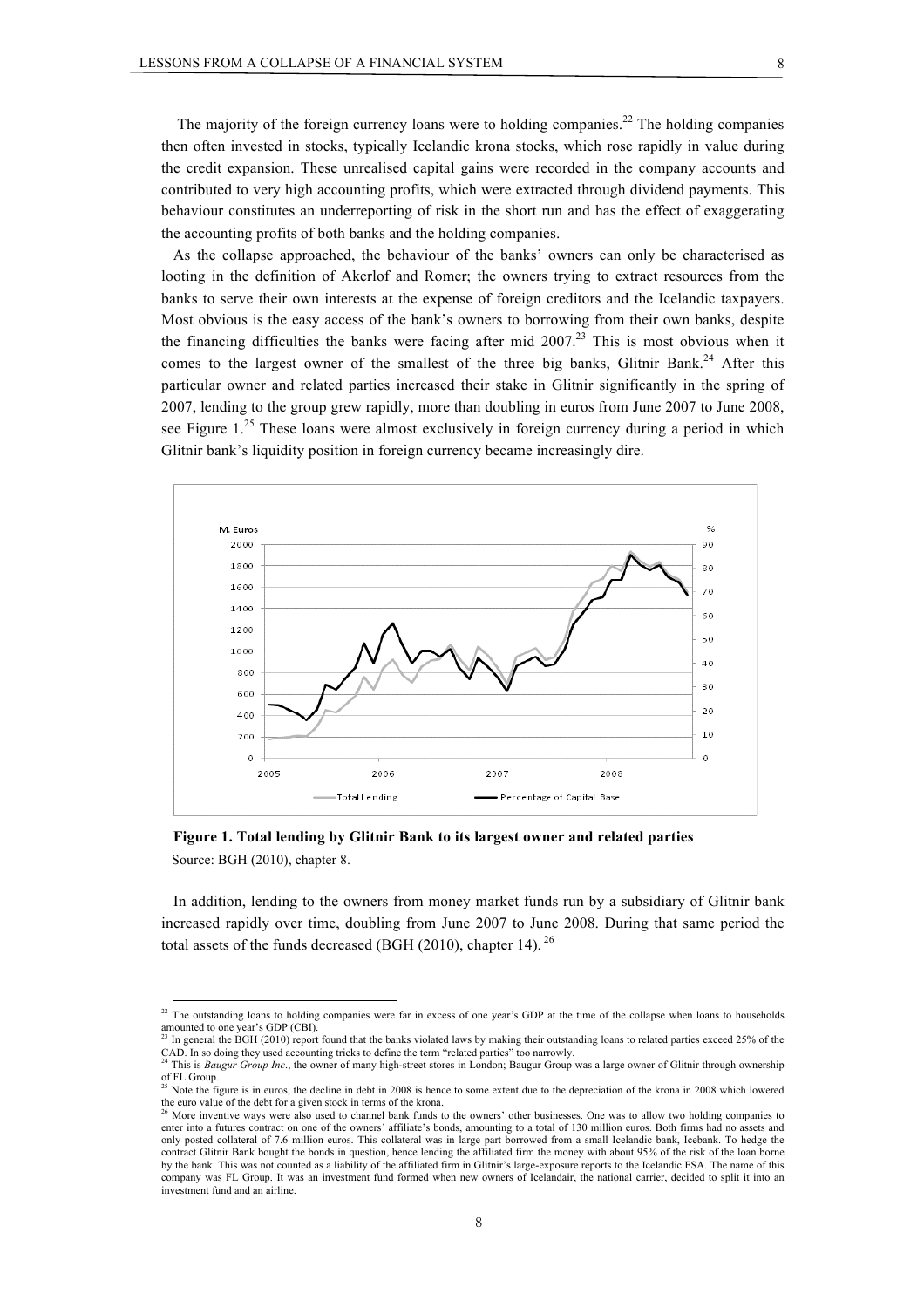A large owner of Kaupthing Bank<sup>27</sup> had been able to finance its shares in the banks through Citibank but as the share prices in Kaupthing started to fall, Citibank began to demand payback or increased collateral. From the fall of 2007 to May 2008 Kaupthing lent the same owner the funds needed to repay Citibank. During that time the owner's debt with Kaupthing rose from 250 million euros to over 500 million euros. Similarly Landsbanki lent 50 million euros in two installations to a firm owned by one of its largest owners to pay a margin call made by Deutche Bank in June 2008.

## **2.8. The collapse**

Iceland's banking system collapsed over a period of two weeks in October 2008 and the stock market was almost completely wiped out with over a 75% decline in the main stock market index during those two weeks. At its lowest level the stock market index was less than 5% of its July 2007 high.<sup>28</sup> The foreign currency market ceased functioning and the external payment system froze.

## **2.9. The failure to react**

The passivity of the authorities in the run up to the collapse of the banking system in October 2008 is noteworthy. However, they did ask for swap agreements with other central banks to boost the foreign exchange reserves and were turned down by the Federal Reserve, the Bank of England and the ECB but given a swap agreement with the Nordic central banks conditional on changes in macroeconomic policies, the public housing financing fund and wage contracts, which the authorities never implemented. Instead, the Governor of the Bank of England offered to coordinate a multinational effort by Central Banks to scale down the size of Iceland's banking system. The Governor of the CBI did not accept this offer which only served to increase the country's isolation in the summer months of 2008 (BGH 2010).

The passivity of the authorities as well as their unwillingness to coordinate actions with other countries requires an explanation. One reason is that the authorities did not realise how fragile the banking system was since they had been led to believe by the banks that they had liquidity that would last until the end of 2009. The prime minister at the time has stated that he was repeatedly lied to. $^{29}$ 

The SIC committee came to the conclusion that the prime minister should have sensed the imminent dangers at the beginning of 2008 and hence should have asked for information, analysed the risks faced by the economy, made preparations and taken action. The committee also criticised the government's inaction in not forcing Landsbanki to convert its Icesave branches in the U.K. and the Netherlands into subsidiaries. The other ministers face similar charges in not assessing correctly the vulnerabilities of the financial system and government finances. The minister of commerce is criticised for not deciding and making clear to what extent the deposit insurance fund would receive state backing. The CBI governor is also found to be guilty of negligence by not responding to a request by the Landsbanki to consider ways of transferring the Icesave accounts into British jurisdiction as well as in its response to a request by Glitnir bank for liquidity support that triggered the October crisis.

In the autumn of 2010 the parliament agreed to refer his case to a special court for possible prosecution on charges that he acted negligently in the lead-up to the country's financial crisis.

<sup>&</sup>lt;sup>27</sup> This was *Egla Invest BV*.<br><sup>28</sup> NASDAQ OMX Iceland (Icelandic: Kauphöll Íslands) or ICEX, index for all stock on the Icelandic stock exchange (OMXPI)

<sup>&</sup>lt;sup>29</sup> Prime minister's response to parliamentary committee, September 2010.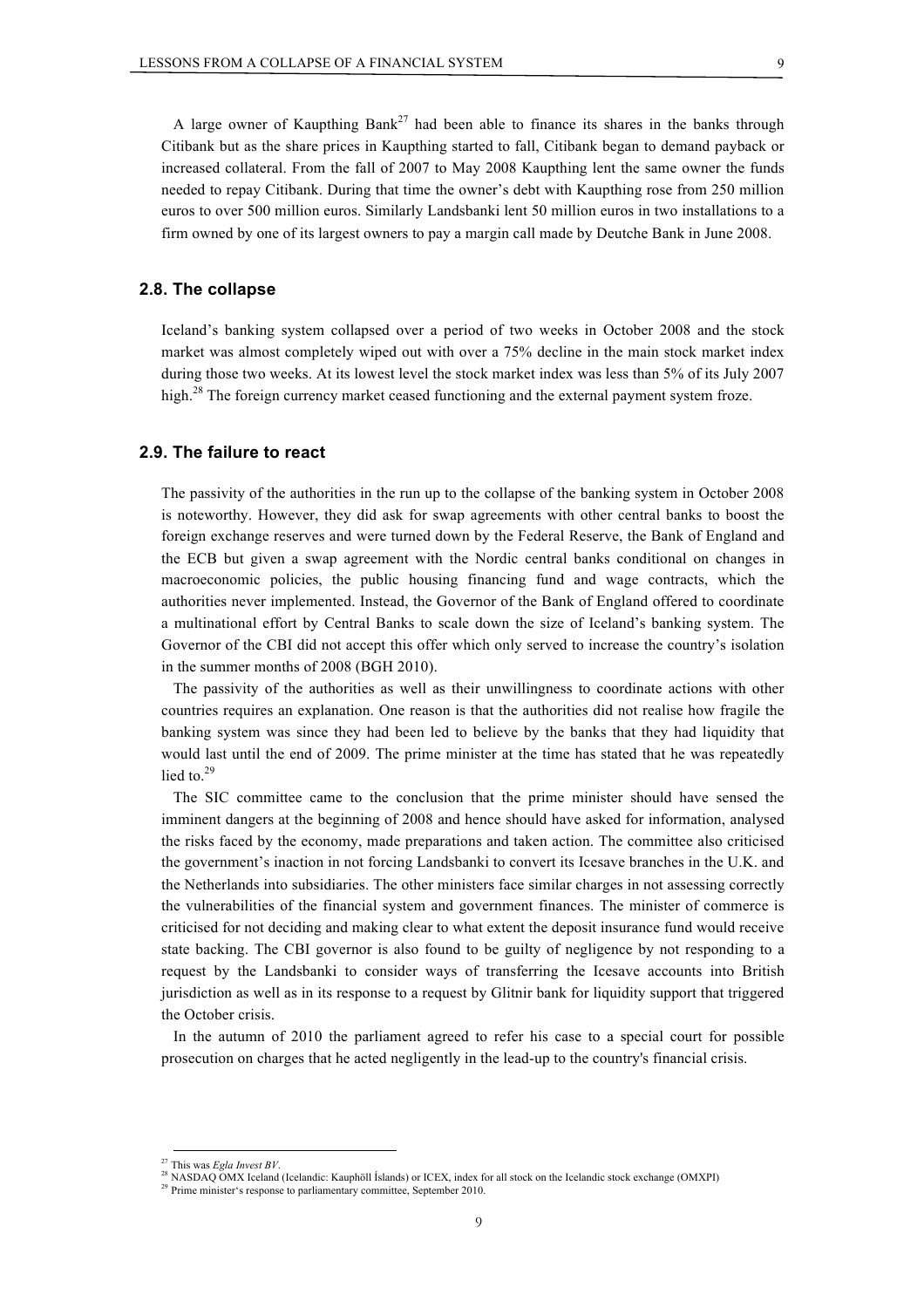#### **2.10. Government moral hazard**

The internationalisation of the banking system provides another possible explanation for the passivity of the authorities. As the potential cost of a collapse of financial institutions was increasingly shifted outside the economy, the incentives to regulate the financial industry efficiently became lower. A disproportionate share of the rent went to Iceland, while the risk was increasingly born by foreigners.

In betting on resurrection, the authorities may have thought that the benefit to the economy was great if the banks could keep on going, while the cost of the collapse would be borne in part by others. The banks were betting on life, but we would like to argue that the supervisor, the CBI and the government may also have been betting on life towards the end. This moral hazard problem may be one of the side effects of shifting costs of financial crises outside the region where they occur. However, this explanation is purely speculative at this point in time.

## **2.11. Losses**

The total assets of the banks were 182 billion dollars three months before the crash which is about 1.8 times the assets of WorldCom before its failure in 2002 and almost three times the assets of Enron before its failure in 2001. Taken as one entity the failed banks would rank third in the US history of bankruptcies, with Lehman (691 billion dollars) first and Washington Mutual (328 billion dollars) second. As separate entities, Kaupthing (83 billion dollars) would rank  $5<sup>th</sup>$ , Landsbanki (50 billion dollars)  $9<sup>th</sup>$  and Glitnir (49 billion dollars)  $10<sup>th</sup>$ . The total loss to creditors was around 47 billion Euros (Source: Financial Services Authority of Iceland, FME). Domestic deposits were fully government guaranteed – whether held by domestic nationals or foreigners – while the status of depositors in foreign branches remains uncertain. This is due to emergency legislation passed in October 2008.

## **2.12. Losses due to foreign deposit taking**

The collapse of the banks had consequences for foreign creditors and international relations. Deposits held by the Landsbanki Icesave accounts in the U.K. and the Netherlands amounted to around 7 billion pounds sterling or 8.4 billion Euros<sup>30</sup> at the time of the collapse.

Relations with the governments of the U.K. and the Netherlands have remained strained by the episode. They decided to compensate depositors in their respective countries beyond the minimum required 20,887 euros whilst demanding that the Icelandic government take responsibility for the insurance up to the minimum amount of 20,877 euros by borrowing from the U.K. and the Netherlands, i.e. the minimum deposit insurance.<sup>31</sup> Although it currently appears that the assets of the Landsbanki may cover the amount insured, negotiations about the resolution of this issue are still ongoing.<sup>32</sup>

 $30$  Using the euro-sterling exchange rate on 10 December 2010.<br> $31$  In negotiations between the Icelandic government and the U.K. and the Netherlands, these countries have demanded that they will also be compensated for the amount that they have chosen to compensate depositors in excess of the 20,877 Euros per deposit from the bank's recovered assets.<br><sup>32</sup> Note that even though the assets of Landsbanki will suffice to cover the amount insured that does not include interest on the loan from the

UK and the Netherlands. Those claims will not be priority claims on the estate of the bank. Hence the importance of the negotiations about the loan terms for the Icelandic tax payers.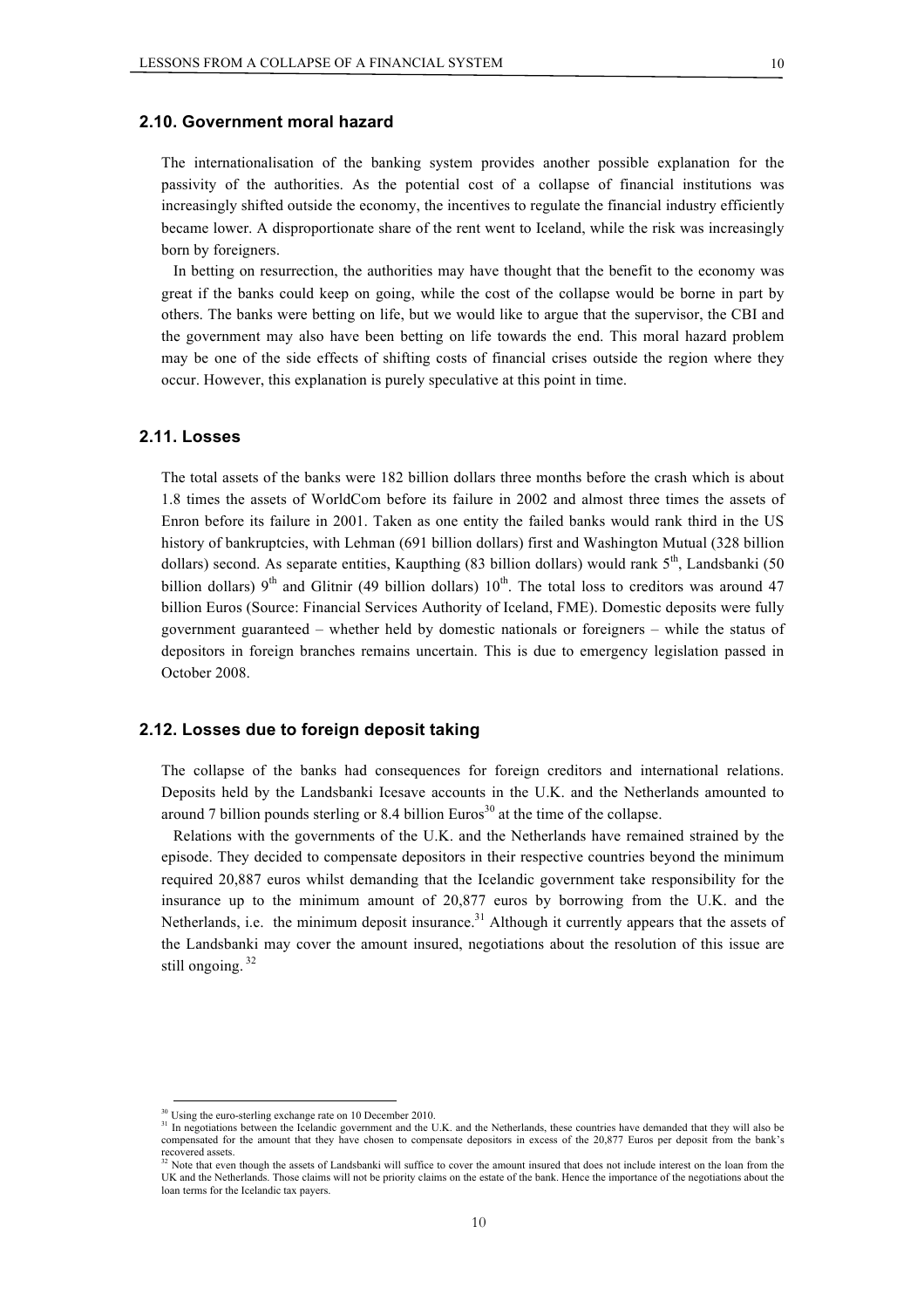## **2.13. The external asset position of Iceland**

In order to further explore the allocation of post-crisis losses we can compare the net external asset position of Iceland before and after the crash. The external debt of Iceland is currently close to 300% of GDP, about twice as high as the external debt of Greece, Latvia and Hungary. However, this is partially offset by substantial external assets. The gross external debt has fallen from the order of 500-600% of GDP in 2007.<sup>33</sup>

The ratio of net external debt to GDP ranges between 50% and 100% between 2003 and 2005; exceeds 100% in 2006 and exceeds 200% of GDP in the second quarter of 2008, the year of the collapse. When the banks are included, this ratio rises to 380% in the last quarter of 2009 and 369% in the second quarter of 2010 due to the collapse in the value of foreign assets.

It is interesting to compare the current net asset position with the banks excluded – since the banks have been allowed to default on their external debt without any state guarantee – to the position at the beginning of 2003 when the banking adventure was starting. The net debt position measured in domestic currency in the second quarter of 2010 is negative 571 billion ISK or negative 3.6 billion euros, which is 37% of GDP for 2009. In comparison, the net asset position in the first quarter of 2003 was negative 567 billion ISK or negative 6.5 billion euros using the exchange rate at the end of that quarter. Put this way, the net debt has been slashed in half during this period. It follows that the net asset position of the country may be somewhat better today than what it was at the beginning of 2003. However, it should be noted that while the leftovers from the carry trade are included in the figure, these numbers do not take into account the foreign ownership of domestic-currency assets that stem from the failed banks – such as bank deposits – that are now under the ownership of foreign creditors. These amount to 20% of GDP according to the IMF (2010). They also do not include the Icesave debt to the U.K. and the Netherlands that still has to be negotiated but were estimated to create a net debt of 17% of GDP (IMF, 2010) but are now estimated to be significantly lower according to the latest draft settlement in December 2010.

Icesave is still under negotiations at the time of writing, but according to the latest offer from the UK and Netherlands, considerably less than 17% of GDP will fall on Iceland.<sup>34</sup> That number is quite uncertain, it depends on very high recovery rate from the estate of Landsbanki, almost 100% for priority claims; that the Icelandic government prevail in lawsuits from other creditors; and perhaps most important that the exchange rate be favourable. The claim by the Icelandic government on the estate is fixed in domestic currency, but the obligation to the UK and the Netherlands is in foreign currency. The assets of the estates of the banks are in foreign currency. Therefore, if the economy recovers and the exchange rate appreciates, Iceland's net obligation is reduced, and similarly if the economy does poorly and the exchange rate falls, Iceland will have much larger net payments.

<sup>&</sup>lt;sup>33</sup> These and other numbers in this section are taken from the website of the Central Bank of Iceland, www.sedlabanki.is, unless other sources are cited.

<sup>&</sup>lt;sup>34</sup> The number 3% of GDP has been mentioned by the government.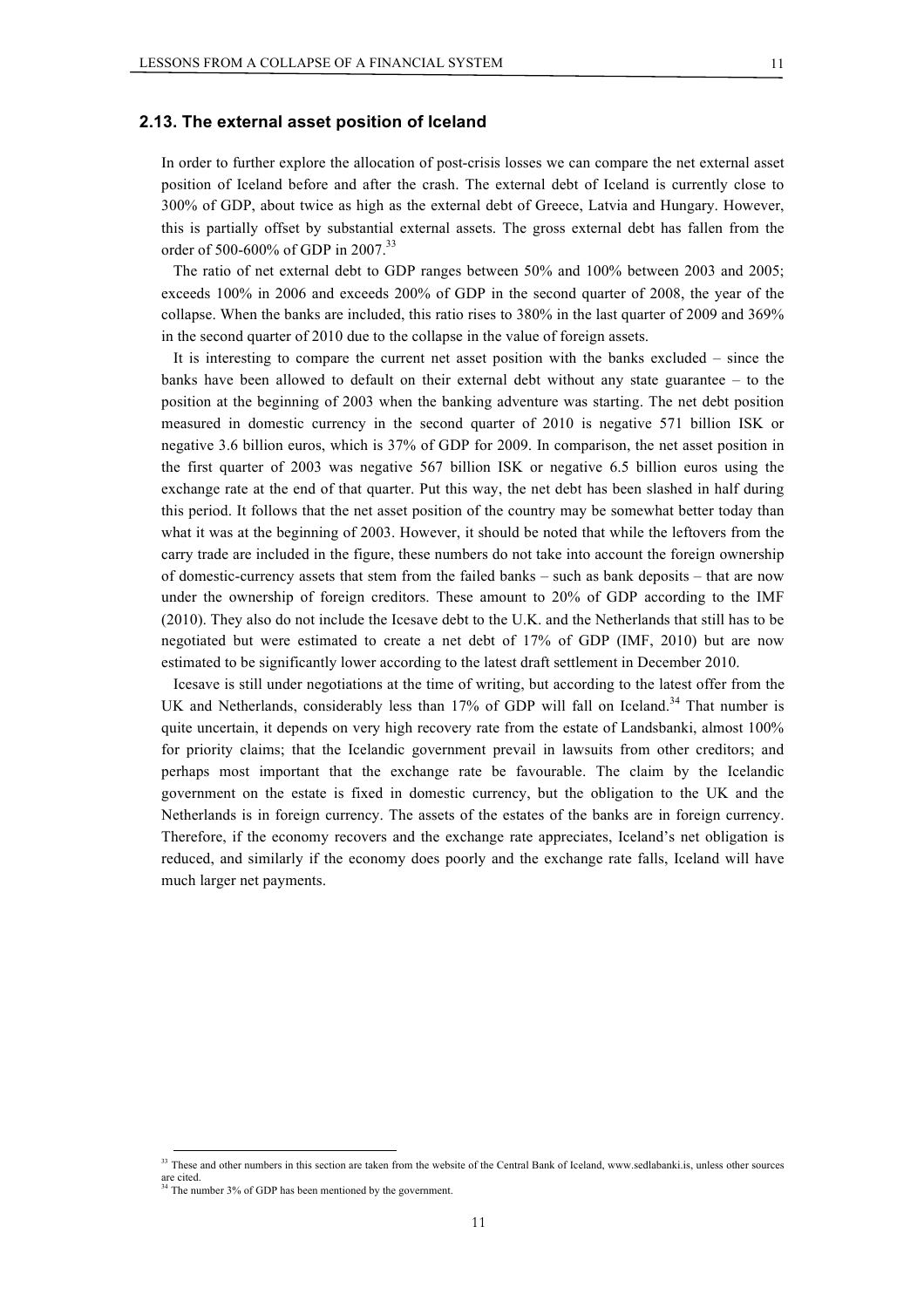

 **Figure 2. The external position of Iceland (% of GDP).**  Source: CBI.

Moreover, there are vulnerabilities described in the IMF staff report (2010), such as imbalances between sectors; the government and the CBI have accumulated considerable debt and pay higher interest rates on this debt than they can earn on foreign assets; the pension funds have significant foreign assets (35% of GDP); and while the new banking system has very limited foreign assets and liabilities, the business sector – having suffered losses on its asset side – has liabilities that exceed assets. For this reason it is not clear that the inflow of interest income will match the outflow of interest expenditures. Furthermore, the value of foreign assets is uncertain and the rate of return on these assets may not be equal to the rate of interest on foreign debt.

However, Iceland's position is better than indicated by Figure 2 for several reasons. First, there are some multinational businesses that are domiciled in Iceland and the debt of these companies is a part of the country's gross external debt. Yet their operations largely take place abroad, so that a current account surplus is not needed to service their debt. This debt is about half of the external debt of the business sector (77% of GDP according to IMF 2010). Second, the foreign direct investment liabilities are concentrated among exporters, especially in the energy-intensive industries. There remains the external debt of businesses that do not have foreign-currency earnings but this is only 5% of GDP (IMF, 2010).

The external position is surprisingly good in light of the losses that occurred and the accumulated current account imbalances in the previous five years. The country ran a current account deficit in every year between 2003 and 2009. These deficits are shown in the table below.

| Year       | Current account<br>$(\% \text{ of GDP})$ | Current account<br>deficit in billion euros.<br>current prices | Current account deficit<br>in billion euros, constant<br>prices* |
|------------|------------------------------------------|----------------------------------------------------------------|------------------------------------------------------------------|
| 2003       | $-4.8$                                   | 0.5                                                            | 0.6                                                              |
| 2004       | $-9.7$                                   | 1.1                                                            | 1.3                                                              |
| 2005       | $-16.0$                                  | 2.1                                                            | 2.5                                                              |
| 2006       | $-24.2$                                  | 3.1                                                            | 3.5                                                              |
| 2007       | $-16.7$                                  | 2.6                                                            | 2.9                                                              |
| 2008       | $-18.7$                                  | 2.2                                                            | 2.3                                                              |
| 2009       | $-3.6$                                   | 0.3                                                            | 0.3                                                              |
| <b>SUM</b> | $-93.7$                                  | 11.8                                                           | 13.4                                                             |

 **Table 4. The current account deficits**

Source: CBI. \* Denotes present values in 2009 using a discount rate of 5% per annum.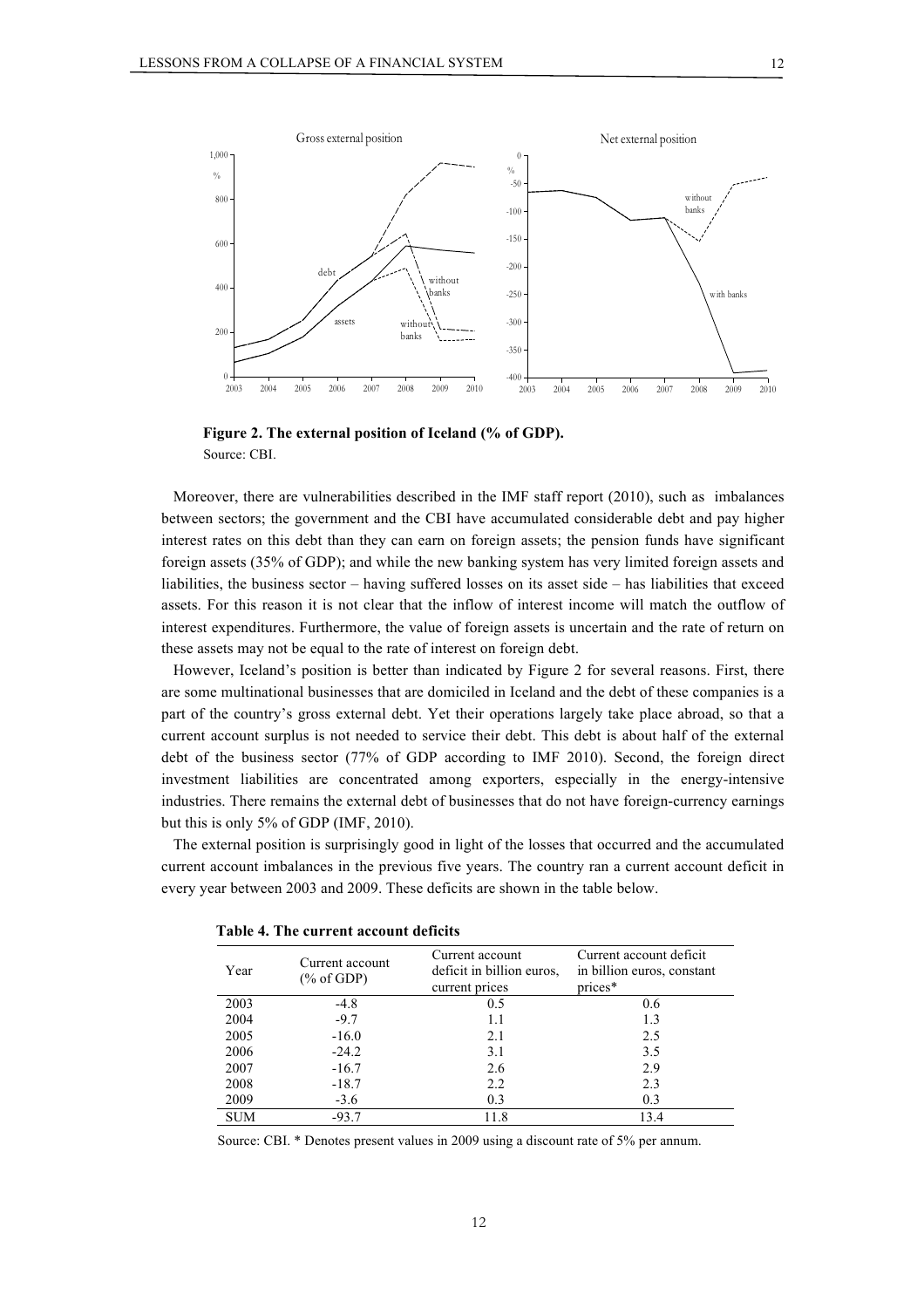When summed up, the deficits come to 11.8 billion Euros using July exchange rates for each year and 13.4 billion Euros in present value (2009) terms using a 5% discount rate. This amounts to 160% of GDP in 2009. However, the national dissaving does not show up in the country's net external debt, suggesting that this has been paid for by creditors.

However, we should note that two of the largest commercial banks are now in foreign ownership and the country's credit rating has been shattered; government debt is now listed as non-investment grade by Fitch. The government's access to international financial markets was initially curtailed, but a couple of private sector firms have recently been able to borrow at international capital markets at reasonable rates. However, the government has taken on very significant debt, making drastic expenditure cuts and tax increases necessary.

## **2.14. Domestic losses and the government debt**

The collapse of the banking system has caused significant redistribution of wealth within the country. The collapse of the stock market has reduced wealth and the collapse of the currency and the ensuing inflation has increased both household debt and business debt because of indexation to the CPI and exchange rates. The market capitalisation of the stock market was equal to 200% of GDP at the end of 2007 (Olafsson and Petursson, 2010), with a 75% decline in the stock market index, we can roughly estimate that the wealth lost amounted to 150% of GDP. These losses were born by domestic stock owners and also to a large extent by the estate of the failed banks in the form of loan losses, which affects the foreign creditors.

More importantly, household debt was around 100% of GDP according to the CBI (225% of disposable income) of which 13% were foreign currency loans that doubled when measured in domestic currency from the beginning of 2008 to the end of 2009. Around 80% of household debt was indexed to inflation and the price level increased by 27% from the beginning of 2008 to the end of 2009. Non-financial business debt was over 300 percent of GDP at end of 2007, and around 70% of bank loans to businesses are foreign exchange linked.

The government reduced its debt during the bubble years, and gross general government debt was only 29% at the end of 2007. The government has taken on debt during the crisis. It helped recapitalise the banking system by injecting an amount of 12% of GDP into the new banks and it had to recapitalise the CBI by an amount of 11% of annual GDP (see Olafsson and Petursson, 2010). In addition there is the Icesave debt. Thus the direct cost of the bank crisis is 40% of GDP and the total liabilities of the government due to the crisis 63% of GDP (using the 40% gross figure for Icesave).<sup>35</sup> There are also the operational deficits in 2009 and 2010, amounting to 12.6% of GDP in 2009 and 9.2% in 2010. Total general government debt now stands at around 120% of GDP and net debt amounts to 77% of GDP.<sup>36</sup>

We can conclude that although the external debt situation appears to be manageable, the banking crisis has caused a very significant rise in the level of government debt as well as a redistribution of wealth within the country. We will now analyse some of the lessons of the episode. We start with what we call the small country syndrome.

## **3. THE SMALL COUNTRY SYNDROME**

Backing up a banking system of 143 billion euros was an economy with an annual GDP of only 14 billion euros, shrinking to 10 billion euros when using current exchange rates. The country's

 $^{35}$  In comparison, the total cost of saving the Irish banking system amounts to 50 billion Euros which is around 25% of GDP.<br><sup>36</sup> This is the IMF estimate and excludes less liquid assets. The OECD estimate of the net d the less liquid asset and is 45% of GDP at the end of 2010.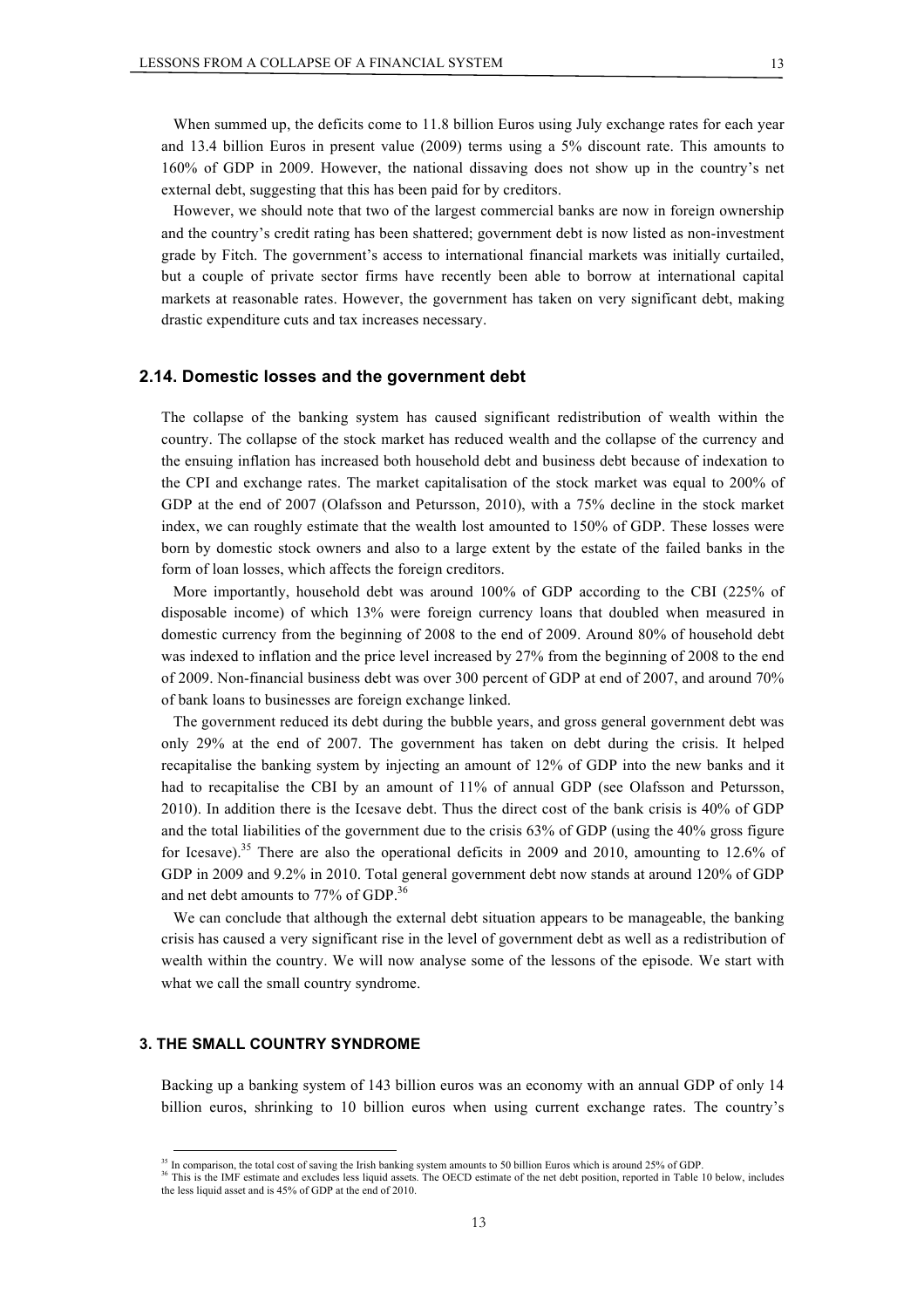currency, the krona, defined one of the world's smallest currency area. The institutions set up to conduct economic policy and to monitor and regulate the monetary economy were miniscule in spite of having identical names to their sister institutions in much larger economies. The small population makes it necessary for individuals to do multi-tasking, to attend to a diverse set of tasks and have personal responsibilities that exceed those of individuals living in larger countries. Moreover, personal relationships and affiliations often get in the way of professional conduct and did so before, during and after the collapse of the banking system.

## **3.1. Monetary and fiscal policy during the boom years**

The rapid growth of the banking system created a rapid expansion of domestic credit which made average share prices rise at an annual growth rate of 43.7% between 2003 and 2007. In comparison share prices rose on average by 4.5% in Ireland, 3.7% in the U.K. and 5.5% in the U.S. over the same period. There was also a smaller scale housing bubble, where house prices grew by an average of 16.6% per year nominally during this period. In comparison, house prices rose on average by 4.3% per year over the same period in Ireland, 5.3% in Spain, 4.6% in the U.K. and 3.2% in the U.S. (*OECD*).**<sup>37</sup>** Simultaneously, aggregate demand increased as well, private saving fell and the current account deficit was 14.3% (*Statistics Iceland*) on average over this period, reflecting rapid consumption and investment growth.

The real economy expanded during 2003-08, mostly driven by the expansion of credit in the banking system. As a result, investment grew in excess of 20% per annum in 2004-2006, then collapsed in 2008 and 2009. Consumption, in contrast, only grew slightly more rapidly than real GDP in 2003; less rapidly in 2004 and 2006 and more rapidly in 2005. Imports grew much more rapidly than exports, leaving a gaping current account deficit. Unemployment declined from 3.4% in 2003 to 1% in 2007, there was solid real wage growth and real exchange rates reached record levels in 2007 only to collapse in 2008 and 2009. In Table 5 we summarise the macroeconomic developments in Iceland during the expansion of the banking system.

The government lowered corporate taxes from 30% to 18% at the end of 2001 and in February 2008 further to 15%. The government also lowered the personal income tax rate by 1% in each of the three years 2005, 2006 and 2007, abolished property taxes and lowered the value added tax in 2007.

In line with prevailing orthodoxy at the time, monetary policy employed one policy instrument, the policy rate, to achieve the inflation target of 2.5%. The CBI was never successful in this, and ever increasing interest rates were matched by persistently high inflation and strengthening currency. One explanation is that businesses and to some extent households evaded the high domestic interest rates set by the CBI through foreign currency borrowing. Foreign banks also issued ISK bonds to sell to foreign investors, hence giving investors the opportunity of taking advantage of the interest rate differential through carry trade. The potential for an eventual depreciation of the currency appears not to have been a deterrent to this development. Hence the increased undertaking of un-hedged exchange rate risk not only helps explain the rapid expansion of the banking system but also the ineffectiveness of monetary policy. As a result the CBI decided to raise interest rates from 5.3% in 2003 to 15.5% in 2008. This had the unfortunate effect of inducing even more firms and households to borrow in foreign currencies – which made the CBI increasingly concerned about the balance sheet effect of any depreciation of the currency.

To make matters worse, inflation targeting appears to have made the CBI respond asymmetrically to falling and rising exchange rates; raising interest rates to counter depreciations, which would have raised inflation above its target level, and not lowering them to counter appreciations, which

<sup>&</sup>lt;sup>37</sup> However, house prices had more than tripled from 1995 to 2003 in Ireland, almost doubled in Spain and more than doubled in the U.K. from 1995-2003 while they increased by 84% in Iceland and 72% in the U.S.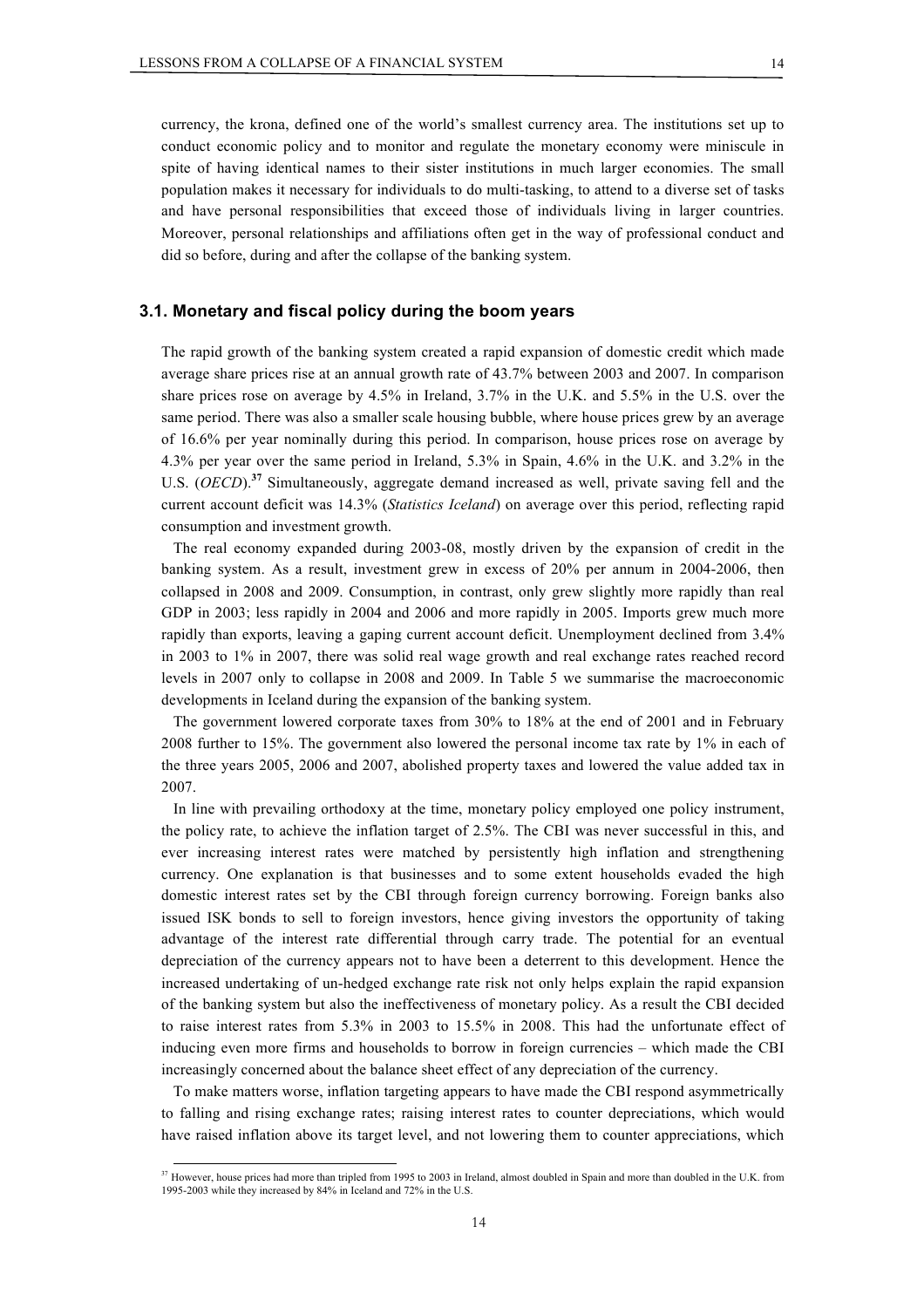helped attain the target. The asymmetric policy response created an implicit put on the currency making the carry trade with Icelandic krona denominated bonds even more lucrative and less risky. This resulted in a huge increase in carry trade with the Icelandic krona as the high yielding currency. In the end the stock of bonds held by foreigners denominated in the domestic currency amounted to 40% of GDP just before the crash in October 2008 (CBI, Monetary Bulletin, 2009).

|                              | 00             | 01     | 02            | 03     | 04   | 05                     | 06               | 07      | 08      | 09      | 10                |
|------------------------------|----------------|--------|---------------|--------|------|------------------------|------------------|---------|---------|---------|-------------------|
| Growth of GDP $(\% )$        | 4.3            | 3.9    | 0.1           | 2.4    | 7.7  | 7.5                    | 4.6              | 6.0     | 1.0     | $-6.8$  | $-3.0$            |
| Consumption growth $(\%)$    | 4.2            |        | $-2.8$ $-1.5$ | 6.1    | 7.0  | 12.7                   | 3.6              | 5.6     | $-7.9$  | $-16.0$ | 0.6               |
| Investment growth $(\%)$     | 11.8           |        | $-4.3 -14.0$  | 11.1   | 28.1 | 35.7                   | 22.4             | $-11.1$ | $-20.9$ | $-50.9$ | $-8.9$            |
| Nat. expenditures (% of GDP) | 5.9            | $-2.1$ | 2.3           | 5.7    | 9.9  | 15.8                   | 9.0              | 0.2     | $-8.9$  | $-20.7$ | $-1.9$            |
| Export growth $(\% )$        | 4.2            | 7.4    | 3.8           | 1.6    | 8.4  | 7.5                    | $-4.6$           | 17.7    | 7.1     | 6.2     | $-0.6$            |
| Import growth (%)            | 8.6            | $-9.1$ | $-2.6$        | 10.7   |      | 14.5 29.3              | 10.4             | $-0.7$  | $-18.2$ | $-24.0$ | 1.7               |
| Gov. Surplus (% of GDP)      | 1.7            | $-0.7$ | $-2.6$        | $-2.8$ | 0.0  | 4.9                    | 6.3              | 5.4     | $-0.5$  | $-12.6$ | $-9.2$            |
| Unemployment rate $(\% )$    | 1.3            | 1.4    | 2.5           | 3.4    | 3.1  | 2.1                    | 1.2              | 1.0     | 1.6     | 8.0     | 8.6               |
| Participation rate $(\% )$   | 78.1           | 78.5   | 78.9          | 78.9   | 78.7 | 79.1                   | 79.0             | 78.5    | 79.1    | 76.6    | 76.8              |
| Unit labour costs $(\% )$    | $\blacksquare$ | 5.6    | 6.2           | 2.3    | 5.1  | 5.6                    | 9.6              | 9.4     | 3.5     | $-0.3$  | 6.5               |
| Inflation rate $(\% )$       | 5.0            | 6.7    | 4.8           | 2.2    | 3.2  | 4.0                    | 6.8              | 5.0     | 12.4    | 12.0    | 5.9               |
| Real exchange rate           | 100.0          | 87.3   | 91.7          | 96.0   |      |                        | 98.1 111.4 104.2 | 108.6   | 85.5    | 70.0    | 73.3              |
| Interest rates $(\% )$       |                |        | 14.4 12.2     | 8.6    | 8.3  | 11.0                   | 13.9             | 16.0    | 17.8    | 14.1    | 7.8               |
| M3 growth $(\%)^*$           | 11.2           |        | 14.9 15.3     | 17.5   |      | 15.0 23.2              | 19.6             | 56.5    | 38.3    | $-5.6$  | $-5.3$            |
| Lending growth $(\%)$ **     | 17.2           | 19.2   | 3.2           | 11.4   | 19.9 | 31.1                   | 31.0             | 22.7    | $-$     | $- -$   | $\qquad \qquad -$ |
| Current account (% of GDP)   | $-10.2$        | $-4.3$ | 1.5           | $-4.8$ |      | $-9.8$ $-16.1$ $-23.8$ |                  | $-16.2$ | $-17.5$ | 4.5     | 2.7               |

#### **Table 5. Macroeconomic developments**

Source: Monetary Bulletin, CBI. \*) non-indexed bank loans \*\*) credit system lending.

The perverse effects of monetary policy in Iceland resemble those in Hungary where foreign currency loans to households increased by 50% from 2005 to the middle of 2007 and then again until the end of 2008 due to exchange rate movements (Central Bank of Hungary) 38. The Hungarian central bank had to increase its policy rate from 7.8% in 2007 to 8.68% in 2008 to protect balance sheet. As in Hungary, the CBI had to increase its policy rate, which rose from 13.20% in 2007 to 18% after the collapse in 2008 in order to protect the balance sheets of nonfinancial businesses. As in Hungary, monetary policy was not effective at containing domestic demand, the creation of credit, increased leverage or the stock market bubble but it did cause a greater inflow of capital and currency asymmetries in the balance sheets of businesses and households.

## **3.2. Flexible exchange rates and the recovery**

The macroeconomic developments following the collapse of the financial system in Iceland have been typical, in that changes in output, unemployment, asset prices and government deficits and debt have followed the stylised pattern highlighted by Reinhart and Rogoff (2009). However, the ensuing recession has up to now been significantly milder than feared at the onset of the crisis.

<sup>&</sup>lt;sup>38</sup> During the former period the forint lost less than 0.5% of its value, so this was in fact a significant increase of foreign currency loans. In the latter period the forint lost about 8% of its value so a part of the increase in foreign currency loans comes from that.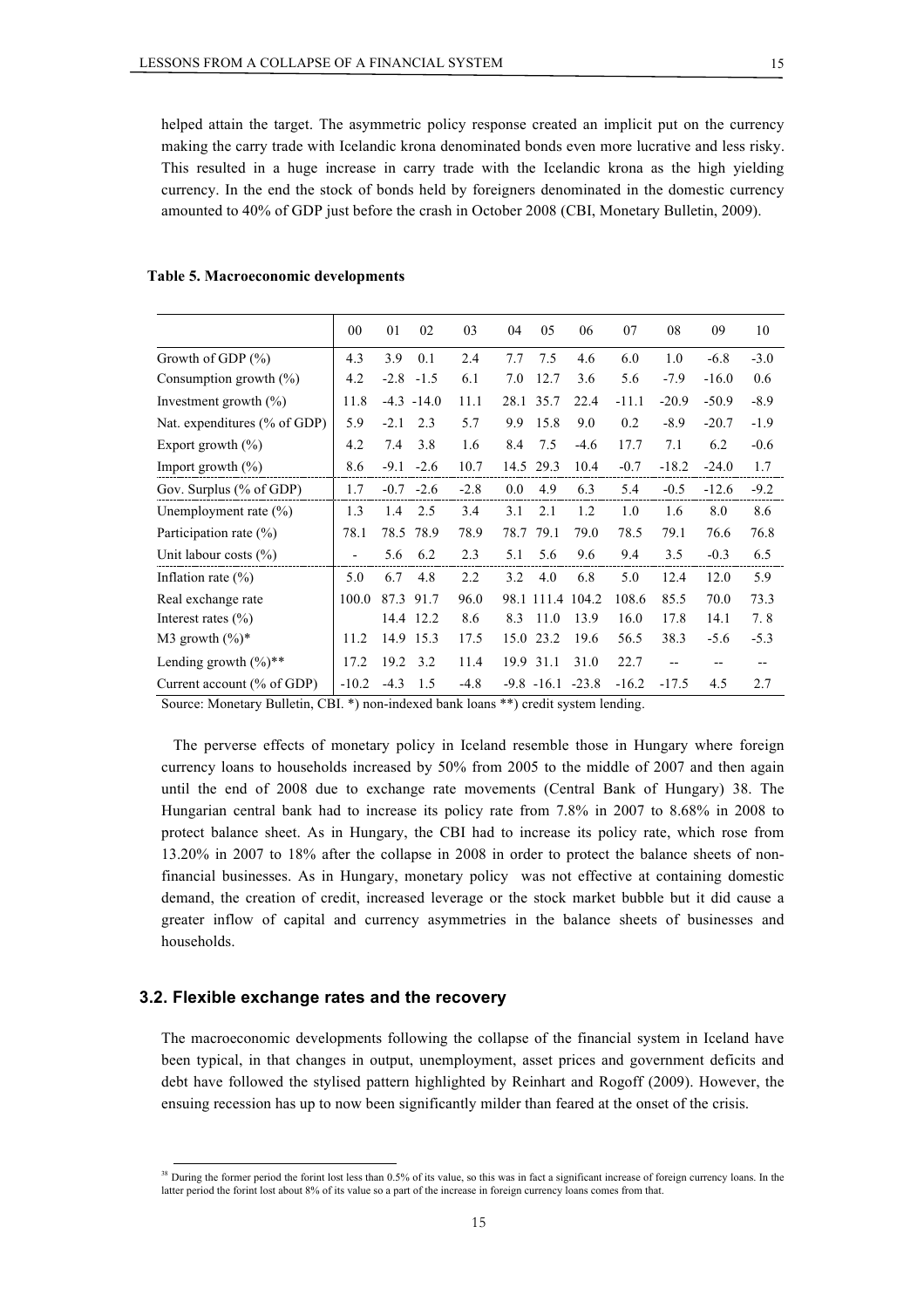Table 6 below shows real GDP growth (quarter to quarter) and unemployment in Iceland and a group of euro-zone countries that are facing difficulties in 2010 from the first quarter of 2007 to the first quarter of 2010 (seasonally adjusted). The contraction of the real economy in Iceland is mild in the light of the much larger shock that hit its economy. Note that cumulative negative growth since the first quarter of 2008 is greater in Ireland than in Iceland but lower in the other three countries. The adjustment of the real economy is also reflected in the unemployment figures with unemployment being lowest in Iceland in the third quarter of 2010 at 7.9%.<sup>39</sup> The reason for the mild downturn suffered by Iceland can be partly found in the flexibility of its real exchange rate. Net exports in Iceland went from negative 14% of GDP in the last quarter of 2006 to positive 14% of GDP in the last quarter of 2009, an improvement of 28% of GDP. They grew by 11.3% in 2008 and 11.7% in 2009; mostly because of lower imports which fell by 18.2% in 2008 and 24.1% in 2009 while exports increased by 7.1% in 2008 and 7.4% in 2009. The improvement in net exports manages to offset some of the effect of collapsing investment and consumption. Investment in real terms fell by 20.9% in 2008 and 50.9% in 2009 while consumption fell by 7.9% in 2008 and 16.0% in 2009 (OECD).  $^{40}$ 

| Year           |        |        | 2008   |        |        |        | 2009   |         |        | 2010   |      |
|----------------|--------|--------|--------|--------|--------|--------|--------|---------|--------|--------|------|
| <b>Ouarter</b> | 1      | 2      | 3      | 4      | 1      | 2      | 3      | 4       | 1      | 2      | 3    |
| GDP growth     |        |        |        |        |        |        |        |         |        |        |      |
| Greece         | 0.2    | 0.3    | $-0.2$ | $-0.4$ | $-1.1$ | $-0.4$ | $-0.7$ | $-1.1$  | $-0.6$ | $-1.7$ | 1.3  |
| <b>Iceland</b> | 1.8    | $-0.8$ | 2.4    | $-3.6$ | $-2.4$ | $-0.8$ | $-4.2$ | $-0.3$  | $-2.6$ | $-0.3$ | 1.2  |
| Ireland        | $-2.7$ | $-1.8$ | 0.3    | $-4.6$ | $-2.8$ | $-0.1$ | $-0.3$ | $-2.5$  | 2.2    | $-1.2$ |      |
| Portugal       | 0.1    | $-0.1$ | $-0.6$ | $-1.4$ | $-1.6$ | 0.6    | 0.2    | $-0.20$ | 1.1    | 0.2    | 0.3  |
| Spain          | 0.5    | 0.0    | $-0.8$ | $-1.1$ | $-1.6$ | $-1.1$ | $-0.3$ | $-0.2$  | 0.1    | 0.3    | 0.0  |
| Unemployment   |        |        |        |        |        |        |        |         |        |        |      |
| Greece         | 7.8    | 7.5    | 7.5    | 7.9    | 8.8    | 9.2    | 9.7    | 10.2    | 11.1   | 12.2   |      |
| <b>Iceland</b> | 2.2    | 2.5    | 3.1    | 4.6    | 6.8    | 7.2    | 7.4    | 7.7     | 7.2    | 6.9    | 7.9  |
| Ireland        | 4.9    | 5.5    | 6.9    | 8      | 10.2   | 11.8   | 12.5   | 13      | 12.9   | 13.5   | 13.9 |
| Portugal       | 7.5    | 7.7    | 7.9    | 7.9    | 8.8    | 9.4    | 10.1   | 10.2    | 10.5   | 11     | 11.1 |
| Spain          | 9.2    | 10.5   | 11.8   | 14     | 16.6   | 17.9   | 18.6   | 19      | 19.3   | 20     | 20.5 |

**Table 6. Growth and unemployment in selected countries (Seasonally adjusted)**

Source: OECD. Quarter-to-quarter growth. Harmonised unemployment rates. Seasonally adjusted data.

However, the floating currency has been a mixed blessing during the post-crash phase. The outstanding Icelandic krona currency bonds used for carry trade amounted to about 40% of GDP at the time of the collapse, which made capital controls necessary according to the CBI and the IMF, as well as high interest rates which were raised to 18% after the collapse in order to stabilise the currency because of likely balance sheet effects of further depreciation. Significant amounts of funds held on deposit in the banking system also suggest that domestic agents prefer to wait for the opportunity to expatriate their capital rather than invested it domestically. This lack of confidence represents one of the biggest challenges for the government.

<sup>&</sup>lt;sup>39</sup> This refers to the survey based unemployment rate. Registered unemployment was 8.2% in December 2009 and reached 9.3% in February and March 2010. The differences are caused by the rather unusual definition of the number of unemployed and the workforce used by The Directorate of Labour. The number of unemployed is defined as the total number of working days paid by the Unemployment Insurance Fund regardless whether or not the person receiving benefits has a part-time job or not. The estimation of the work force is based on the number of working days rather than the number of people willing to work.<br><sup>40</sup> This is consistent with the results of a recent study by Olafsson and Petursson (2010) that explained the variation in the post-crisis

experience of a sample of 46 countries and find that greater exchange rate flexibility coincided with a smaller and shorter contraction but at the same time increased the risk of a banking and currency crisis.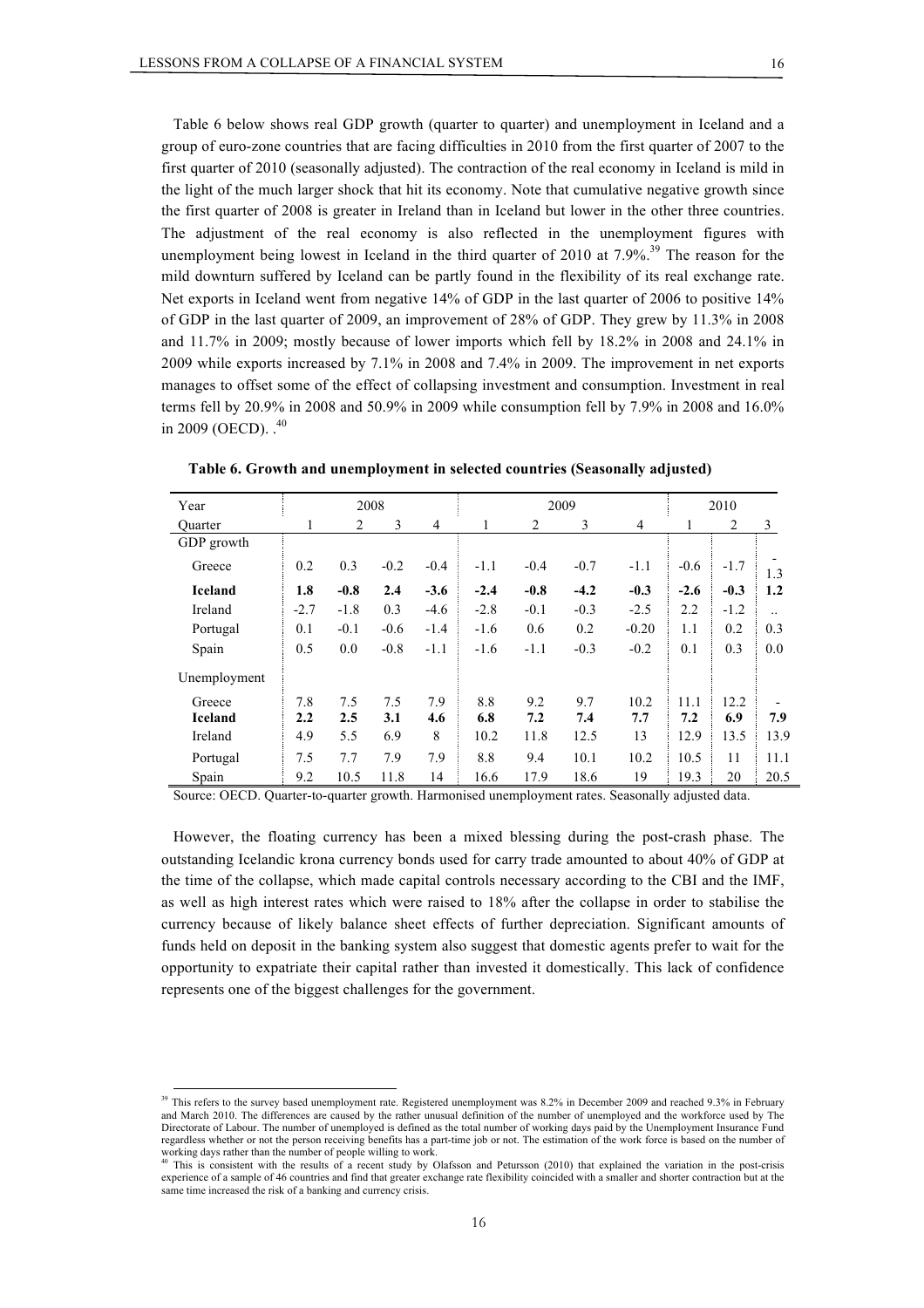## **3.3. Size and quality of institutions**

The institutions that were supposed to manage, supervise and regulate the economy and the financial sector were not up the task of dealing with an international banking system. Instead, their size reflected the size of the local economy. In contrast, the banks became large in just a few years and dwarfed the local institutions.

|              | Domestic | Foreign | `otal  |
|--------------|----------|---------|--------|
| Glitnir      | n.a.     | n.a.    | 2248   |
| Landsbankinn | 1512.    | 302     | 'X I 4 |
| Kaupthing    |          |         |        |
| `otal        | ı.a      | n.a.    |        |

**Table 7. Number of employees at the three large banks, end of 2007**

Source: Icelandic Financial Services Association, FME.

The prime minister's office was officially responsible for economic policy. However, it had only 20 employees before and during the banking collapse. The Ministry of Commerce was in charge of the Financial Services Authority (FME), the setting of rules and regulations and their application. While the ministry only had 20 employees, the FME, which had only about 47 employees in September 2008, increased the number of employees to about 68 during the crash, compared to the 3000 or so employees at the British financial services authority, the FSA. The CBI had a total of 115 staff members.

| Table 8. Economic policy making, number of employees (end of August 2008) |  |  |  |  |  |  |
|---------------------------------------------------------------------------|--|--|--|--|--|--|
|---------------------------------------------------------------------------|--|--|--|--|--|--|

| Office of the prime minister                 | 26  |
|----------------------------------------------|-----|
| Ministry of Commerce                         | 20  |
| Financial Services Authority (FME)           | 47  |
| CBI                                          | 115 |
| Total                                        | 208 |
| $C_{\text{out}}$ Minister of $\Gamma$ inanga |     |

Source: Ministry of Finance.

These numbers include all personnel, from security to catering to office workers to the economists and lawyers. The low number of specialist employees implies that there was limited expertise when it came to the management of financial crises, especially since this was the first severe crisis to hit the economy.

## **3.4. Lender of last resort**

The lack of a credible lender of last resort in foreign currency was one of the Achilles heals of the banking system. As shown by Calafell and del Bosque (2002), the ratio of reserves to external debt is a good predictor of a currency crisis. This ratio was only around 8% at the time of the collapse, which is far below the safe level, for example the one given by the *Guidotti-Greenspan rule*<sup>41</sup> which dictates that reserves should equal short-term external debt (one-year or less maturity). The table below shows the ratio of reserves (excluding gold) to short term debt and the net external position of the country.

 <sup>41</sup> Named after Alan Greenspan and Pablo Guidotti, the Argentine former minister of finance. See also Jeanne and Rancière (2006).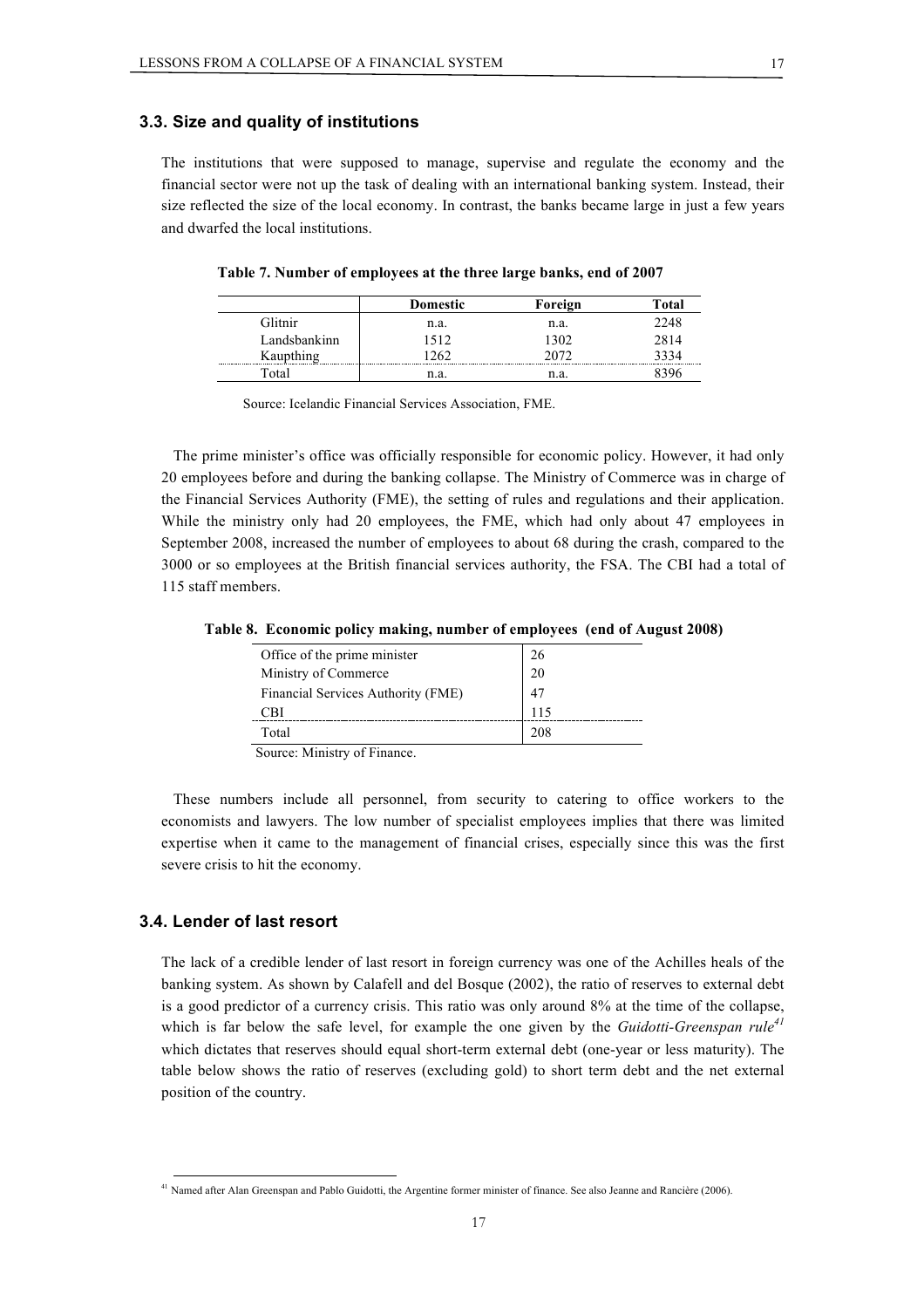|                                     | 2003           | 2004      | 2005. | 2006 | 2007 | 2008  |    |
|-------------------------------------|----------------|-----------|-------|------|------|-------|----|
| Reserves/short-term debt (%)        | $\frac{33}{2}$ | $\Delta'$ |       |      |      |       |    |
| Net external position $(\%$ of GDP) | 93.3           |           |       | 2032 | 7288 | 462.4 | ** |

**Table 9. Reserves, current account deficits and the net external position**

Source: CBI. \* The short-term debt includes the debt of the banking system which is in receivership. \*\* Number missing because of the uncertain status of short-term debt of collapsed banking system.

However, the CBI went to great lengths to support the banking system when it came to liquidity in the domestic currency. The support was in the form of a sharp increase in collateralized lending, shown in Figure 3.42 The banks were borrowing around 150 billion ISK at the beginning of the year 2007, but that had increased to well over 400 billion ISK in the summer of 2008 and topping off at close to 500 billion ISK (3,5 billion Euros) as the banks started to falter after the middle of September 2008.<sup>43</sup>



**Figure 3. Collateralised loans to the financial sector** Source: BHG (2010).

As this lending increased and started increasingly to take the form of direct liquidity support it seems that the CBI ignored the inherited systemic risk. The banks used bonds issued by each other as collateral in their borrowing from the CBI; they even went so far as to swap bonds to then use as collateral with the CBI.<sup>44</sup> This collateral was referred to as *love letters*.<sup>45</sup> Since the collapse of one of the three big banks would have almost certainly led to the collapse of the remaining two banks, this effectively amounted to lending without any collateral at all. This was however not considered when the central bank accepted bonds issues by one as collateral for a loan granted to another. As a result, the collapse of the banking system caused the bankruptcy of the CBI and necessitated a capital infusion by the government of 1.2 billion euros.<sup>46</sup>

 $42$  The Central bank executed monetary policy by setting the interest rates on week long collateralised loans to financial institutions, as mentioned before no effort was made to evaluate simultaneously the liquidity need in the financial system.<br><sup>43</sup> BGH (2010), chapter 4.

<sup>44</sup> BGH (2010), chapter 8.<br><sup>45</sup> See Flannery (2009).

<sup>&</sup>lt;sup>46</sup> The three big banks also got the smaller financial institutions in Iceland to help finance their business. Icebank, for example, bought bonds issued by the three large banks and used them as collateral to borrow money from the CBI. At the end of June 2008 its biggest creditor was Landsbankinn, second Kaupthing and third Glitnir Bank. Their combined debt amounting to over 12 times the equity of Icebank. This was done with full knowledge of the CBI, and even the public, as the bank manager of Icebank declared that this was their business model, that is to help the large banks finance themselves with borrowed funds from the CBI using their own bonds as collateral. Source: Viðskiptablaðið (Icelandic newspaper) January 18. 2008, p. 29.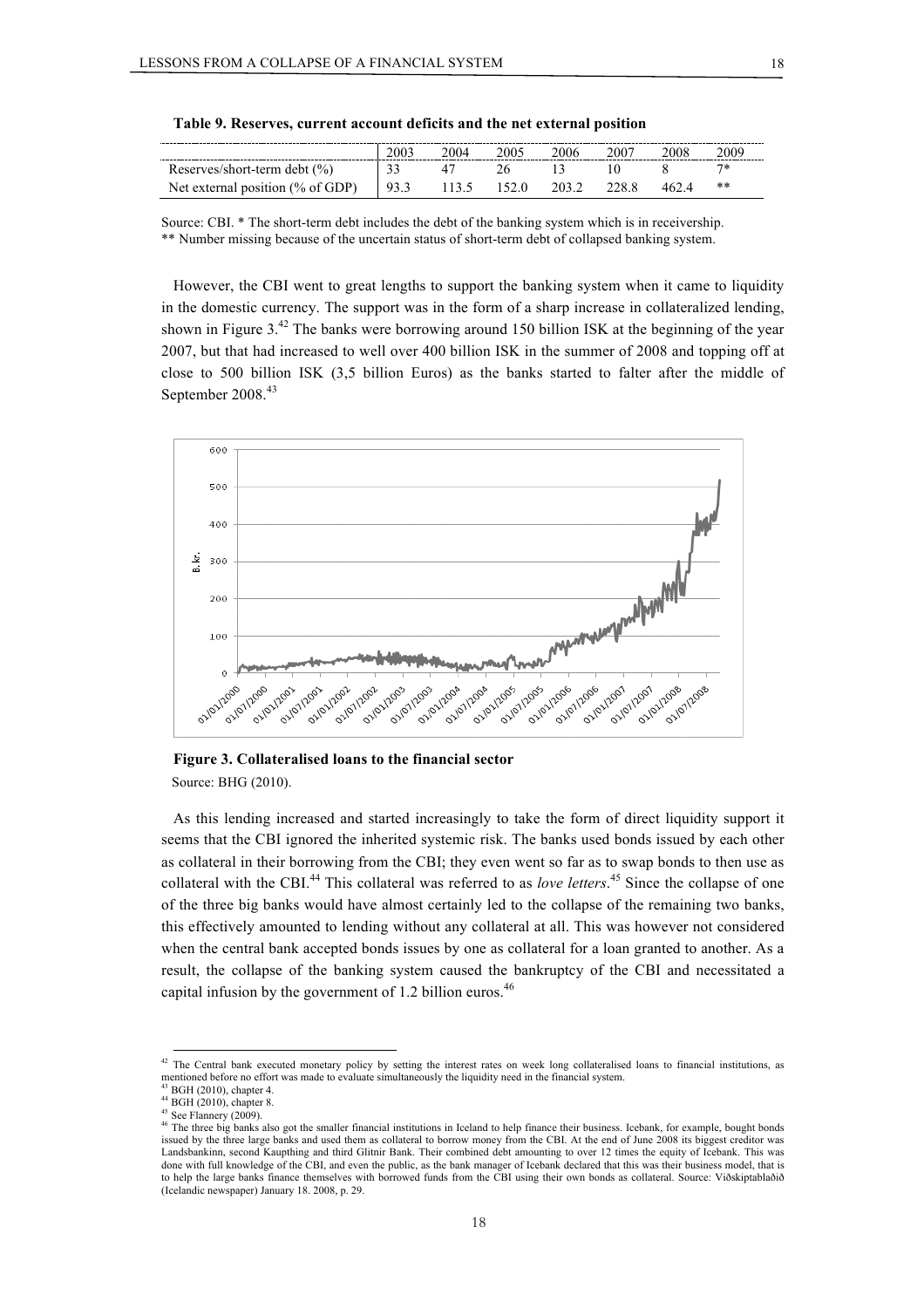In early 2008 the international rating agencies started to increasingly mention the lack of a lender of last resort in Iceland. As a reaction to that the CBI tried to increase their foreign reserves only to find most doors shut. The Bank of England, the European Central Bank and the Federal Reserve declined to open swap lines for the CBI in the spring of 2008. The CBI was able to get swap lines amounting to 1.5 billion euros with the central banks of Denmark, Norway and Sweden, but only after agreeing to unprecedented terms involving the government for example agreeing to a responsible budget policy.47 In June it was clear that the terms for sovereign bond issuance in international markets were unacceptable to the CBI. The CBI then started boosting their reserves with short term – one to three month – note issuance. The only real loan came a few days before the failure of the banks when a German bank lent the CBI 300 million euros.<sup>48</sup>



**Figure 4. Reserves and bank asset**

Source: BHG (2010).

In Figure 5 we show the ratio of reserves to foreign deposits of branches of the Icelandic banks. Clearly, the CBI did not have the resources to stop a run on these branches.



**Figure 5. Reserves as a portion of foreign deposits**

Source: BHG (2010).

 <sup>47</sup> BGH (2010), chapter 4.

<sup>&</sup>lt;sup>48</sup> Three German banks lent the money together, but Bayern LB was the largest creditor with 255 million euros.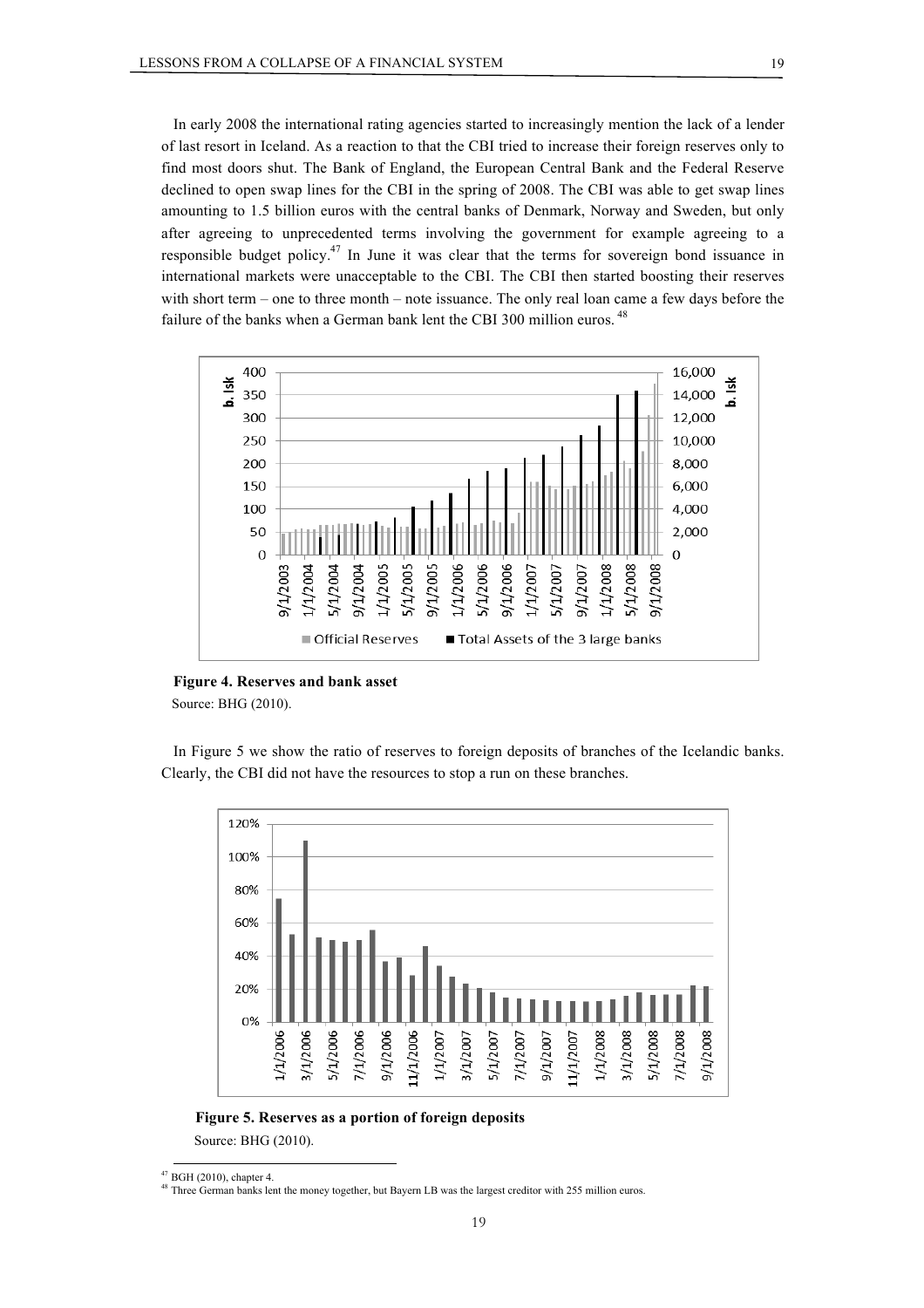In the end, the CBI did all it could to save the Icelandic banks. It almost exhausted its foreign reserves in process and ended up in effect bankrupt on account of the collateralized loans discussed above. But it did obviously not have the capacity to save the banking system.

The Icelandic banks got increasingly funding directly from the Eurosystem in 2008. The banks used among other instruments the so-called *love letters* as collateral for their loans with the Eurosystem. The ECB moved to limit those practices and abolished them completely by the end of July 2008. At the time the banks had borrowed around 4.5 billion euros from the Eurosystem with about a third of it collateralised with Icelandic bank bonds, or love letters. Among other assets used as collateral were bonds issued by special purpose vehicles (SPV) set up by the banks themselves. They transferred bonds into these SPVs, both foreign currency and Icelandic krona denominated, the SPV then did a currency swap with the Icelandic bank and the rating agencies rated the bond issued by them in euros. These bonds where used as collateral to get well over a billion euros from the ECB.49 This practice infuriated the head of the Central Bank of Luxembourg as this of course meant that once the banks could not pay back their borrowings, they would also not honour swap agreements, hence the ECB would then end up holding collateral in  $ISK$ .<sup>50</sup> The governor is quoted as to have said "This practice will not go on – we will change the Eurosystem to avoid such practices."<sup>51</sup>



**Figure 6. Collateralised borrowing from the Eurosystem** Source: BHG (2010).

#### **3.5. Small population and personal relationships**

Personal relationships and histories matter a lot in Iceland's small population. Individuals often end up with very diverse tasks through their working careers. In most cases they share a similar background when it comes to education and careers. Over time a strong web of alliances and personal networks is formed.

Instead of describing the details of these intricate relationships and alliances, we let the former CEO of Kaupthing's subsidiary Singer & Friedlander, describe the close-knit society:<sup>52</sup>

<sup>&</sup>lt;sup>49</sup> When the banks failed they defaulted on the currency swap leaving the ECB with krona assets.<br><sup>50</sup> Meeting note drafts from the Central Bank of Iceland from a meeting conducted in the Icelandic Central Bank July 4<sup>th</sup> Mersch, Nicolas Weber and Frank Bisdorff (BGH (2010), chapter 7.)

 $51$ See Sibert (2010).

 $52$  Thorvaldsson (2009), page 215.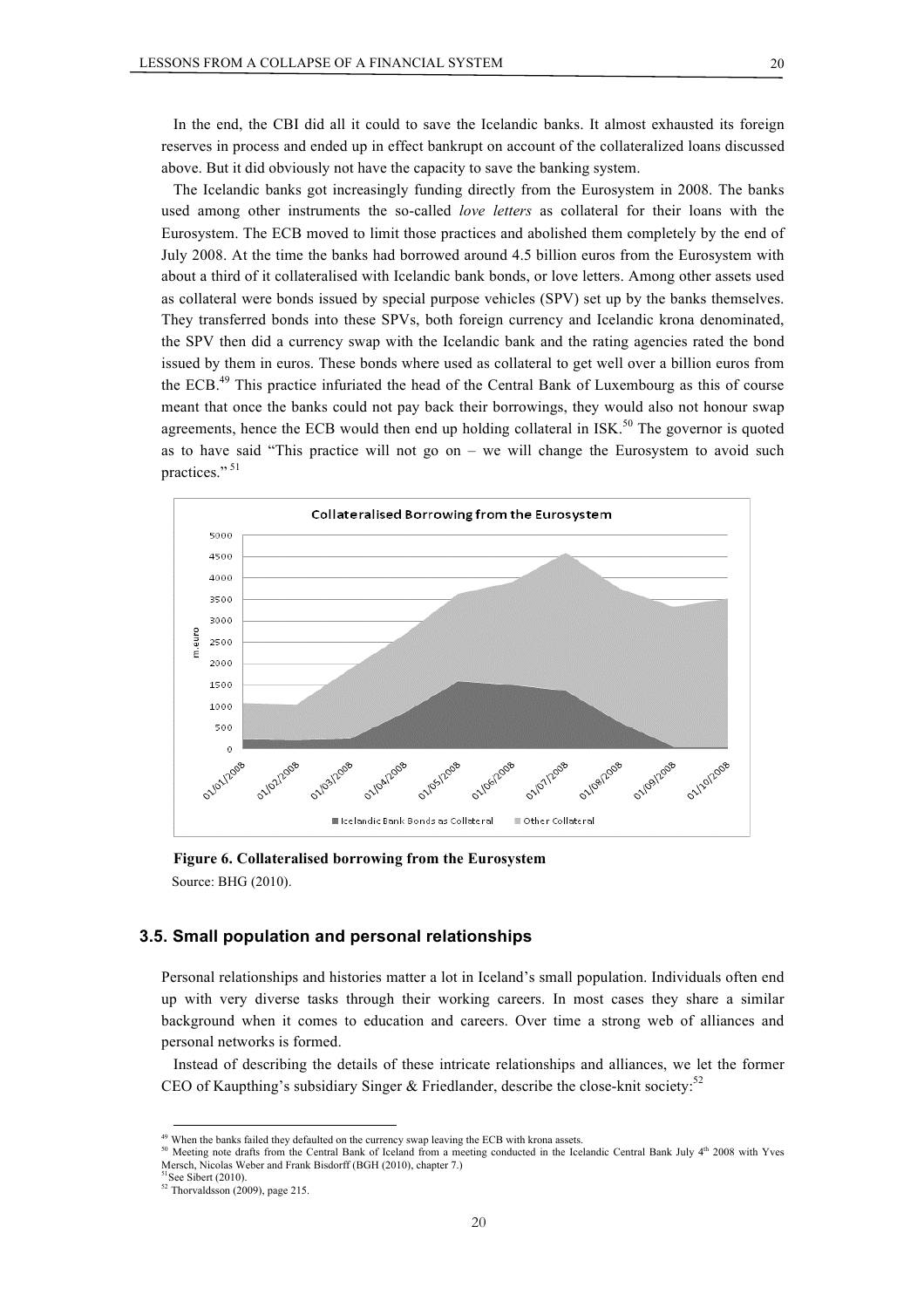"Iceland's biggest problem throughout the crunch was a lack of trust; the internecine fighting in a small country, full of jealousy, pride and long-held grudges. People only joined forces when we had stepped off the precipice. The CEOs of the three banks didn't particularly like each other and didn't divulge much information. The relationship between Hreidar (Kaupthing's CEO) and Sigurjon of Landsbanki (CEO of Landsbanki) was particularly bad. The governor of the Central Bank didn't trust any of the CEOs and they certainly didn't trust him. To top it all Oddsson (the Prime Minister) wasn't particularly fond of the Chairman of the board of the FSA and was at daggers drawn with Bjorgvin Sigurdsson, the Minister of Banking. When openness was most needed, meetings were conducted like poker games."

## **3.6. Ireland and Iceland: More than just a letter difference**

A comparison of Ireland and Iceland reveals interesting similarities and differences. Both countries experienced a rapid expansion of their banking system, financed largely through borrowing from other banks. In both countries the banking system became very large in comparison to the national economy, something we discuss further in Section 5 below. In both countries the domestic credit expansion created a house price bubble, which then caused a construction boom. However, there are several differences.

First, the stock market boom was much bigger than the house price boom in Iceland while the opposite was the case in Ireland. As a result Ireland experienced a much larger construction boom while Icelandic businesses mainly invested in each other and foreign businesses. The Icelandic bubble was thus most visible in share prices and balance sheets while the Irish bubble resulted in new houses being built inside as well as outside the country. Iceland also had its construction boom but this was dwarfed by the financial investments made by both banks and other businesses. See Figures 7 and 8 below which show that share prices rose significantly more in Iceland than in the comparator countries while house prices rose only slightly more in Iceland than in Ireland, but less than in the U.K. and Spain

Second, while the Icelandic banks did not have a lender of last resort in foreign currencies and defaulted after being cut off international credit markets, the Irish banks were saved by the ECB when it came to liquidity. However, this apparently came with the condition that the Irish would not let their banks default on their obligations. Pressure from multinational companies may also have helped convince the Irish government not to let the banks default. While the size of the Irish banking system was not quite as big in comparison to the national economy as the size of Iceland's banking system, the Irish banking system is nevertheless very large in relation to the national economy. Thirdly, Ireland is part of the euro zone while Iceland has its own currency while being a part of the EU's single market. This protected Ireland from a currency crisis but allowed Iceland to follow an independent monetary policy prior to the collapse and benefit from a currency depreciation following the collapse.

21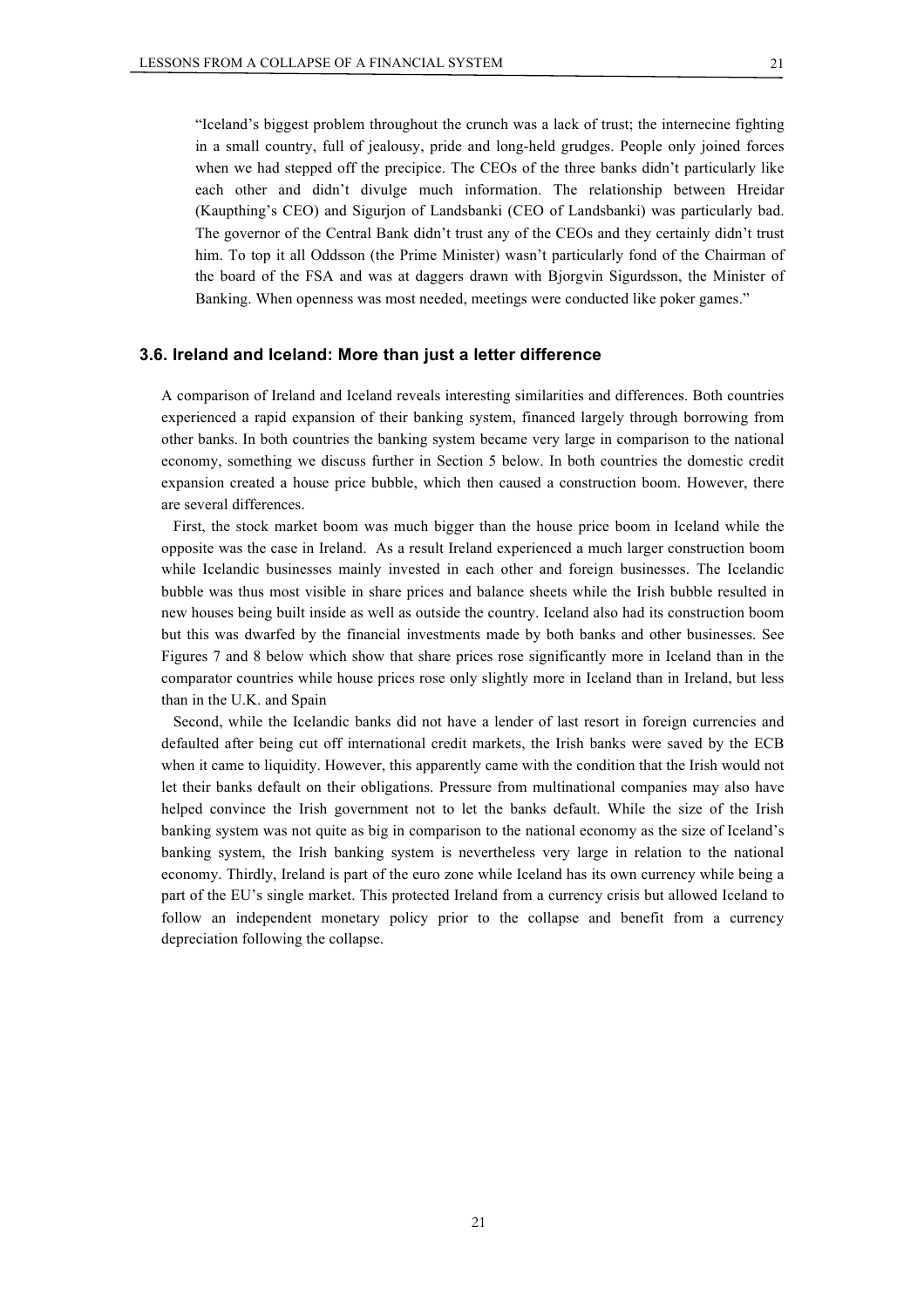

**Figure 7. House price indices.** Source: Statistics Iceland and Reuters Ecowin.



**Figure 8. Share price indices.** Source: IMF (IFS).

Tables 10 and 11 show the evolution of public debt, aggregate demand and output in the two countries. Table 10 reveals that although Iceland let – because it had no other option – its banks default, the general government nevertheless ends up with debt levels in the same range as Ireland. Secondly, from Table 11 we can see that lower imports reduce the effect of lower consumption and investment demand on output in both countries. However, the fall of consumption and investment is much larger in Iceland and so is the collapse of imports. The net effect is an output contraction of a similar magnitude in spite of the shock being much larger in Iceland. We should note, however, that the magnitude of the shock is not independent of the currency arrangements because the Icelandic banks failed partly because of the absence of a lender of last resort.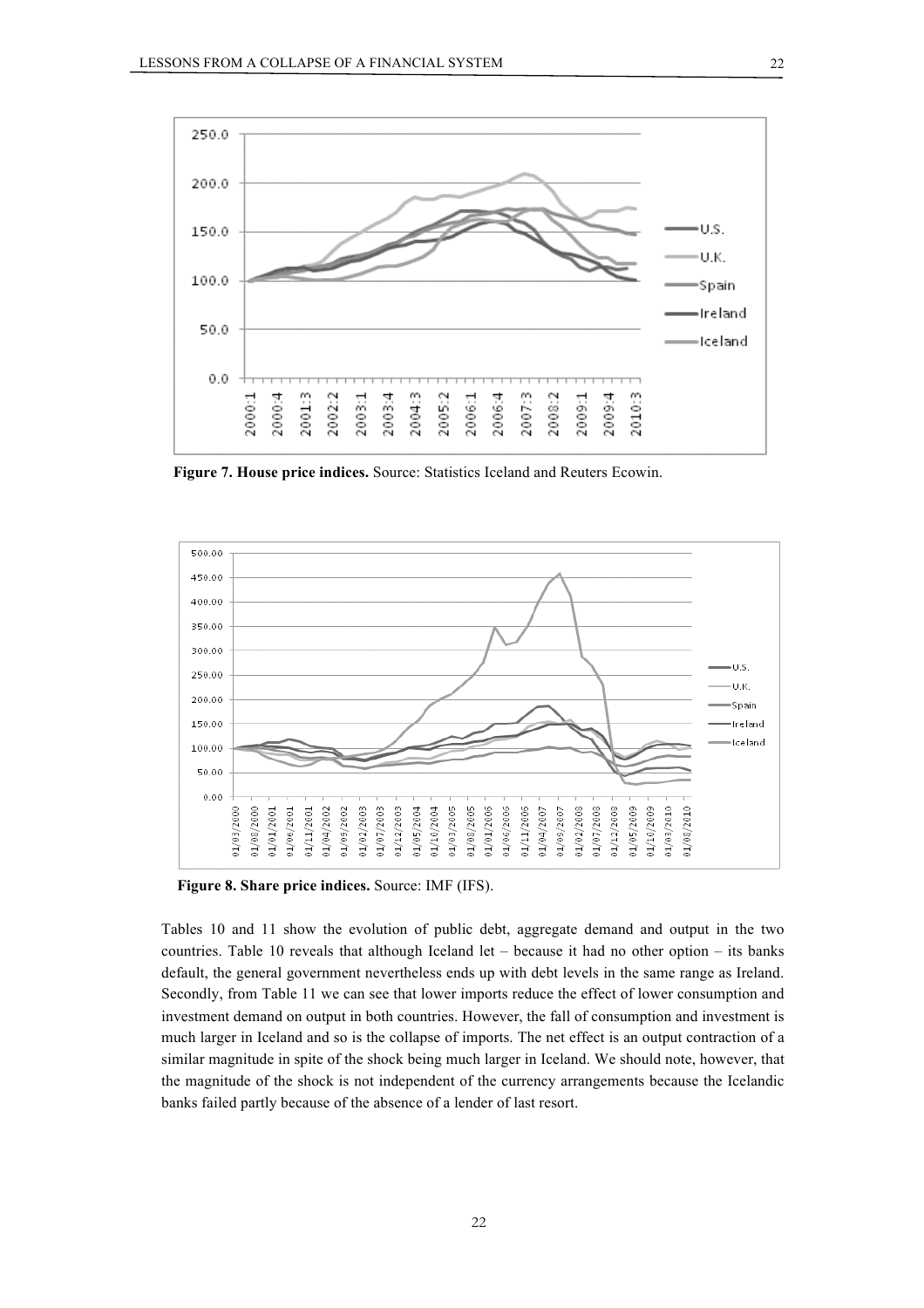| year    | Iceland |        | Ireland |        |
|---------|---------|--------|---------|--------|
|         | Net     | Gross  | Net     | Gross  |
| 2005    | 13.56   | 52.57  | 6.45    | 33.20  |
| 2006    | 7.86    | 57.44  | 1.38    | 29.36  |
| 2007    | $-1.05$ | 53.31  | $-0.28$ | 28.93  |
| 2008    | 26.07   | 102.36 | 11.34   | 49.42  |
| 2009    | 39.77   | 119.54 | 28.63   | 72.67  |
| 2010    | 45.16   | 124.93 | 61.49   | 104.90 |
| $2011*$ | 45.67   | 116.90 | 69.69   | 112.67 |
| $2012*$ | 43.11   | 111.28 | 74.63   | 115.63 |

#### **Table 10. Debt of general government**

Source: OECD. \*) predicted.

| Growth rates                  | 2007    | 2008    | 2009    |
|-------------------------------|---------|---------|---------|
| Gross fixed capital           |         |         |         |
| formation                     |         |         |         |
| Iceland                       | $-11.1$ | $-20.9$ | $-50.9$ |
| Ireland                       | 2.9     | $-14.3$ | $-31.1$ |
| <b>Private consumption</b>    |         |         |         |
| Iceland                       | 5.6     | $-7.9$  | $-16.0$ |
| Ireland                       | 6.3     | $-1.8$  | $-7.2$  |
| <b>Government consumption</b> |         |         |         |
| Iceland                       | 4.1     | 4.6     | $-1.7$  |
| Ireland                       | 7.3     | 2.8     | $-4.1$  |
| <b>Exports</b>                |         |         |         |
| Iceland                       | 17.7    | 7.1     | 7.4     |
| Ireland                       | 8.2     | $-0.8$  | $-4.1$  |
| <b>Imports</b>                |         |         |         |
| <b>Iceland</b>                | $-0.7$  | $-18.2$ | $-24.1$ |
| Ireland                       | 7.8     | $-2.9$  | $-9.7$  |
| <b>GDP</b> growth             |         |         |         |
| Iceland                       | 6.0     | 1.0     | $-6.8$  |
| Ireland                       | 5.6     | $-3.5$  | $-7.6$  |

#### **Table 11. Growth of aggregate demand and output**

Source: OECD

It remains to be answered whether letting the banks default was the optimal course of action for Iceland, but in a way the answer is simple: Iceland did not have any other choice, the capacity of the CBI in terms of liquidity support in foreign currencies and the capacity of the state in terms of injecting new equity in to the banking system fell far short of what was necessary to sustain Iceland's oversized banking system. The default of the banks then led to a currency crisis, mass insolvency of non-financial businesses that had borrowed in foreign currencies, complicated and acrimonious relationship with foreign creditors and a non-operational banking system for at least two years. Last but not least, the country's credit rating has suffered and government bonds are now graded as junk by Fitch.

Ireland's situation was different in that it had the European Central Bank for liquidity support. The ability of the Irish state to ensure the solvency of the banking system was subsequently tested in the autumn of 2010 and led to the country accepting a joint IMF-EU programme in December of that year. It remains to be seen whether Ireland can remain solvent without the banks' creditors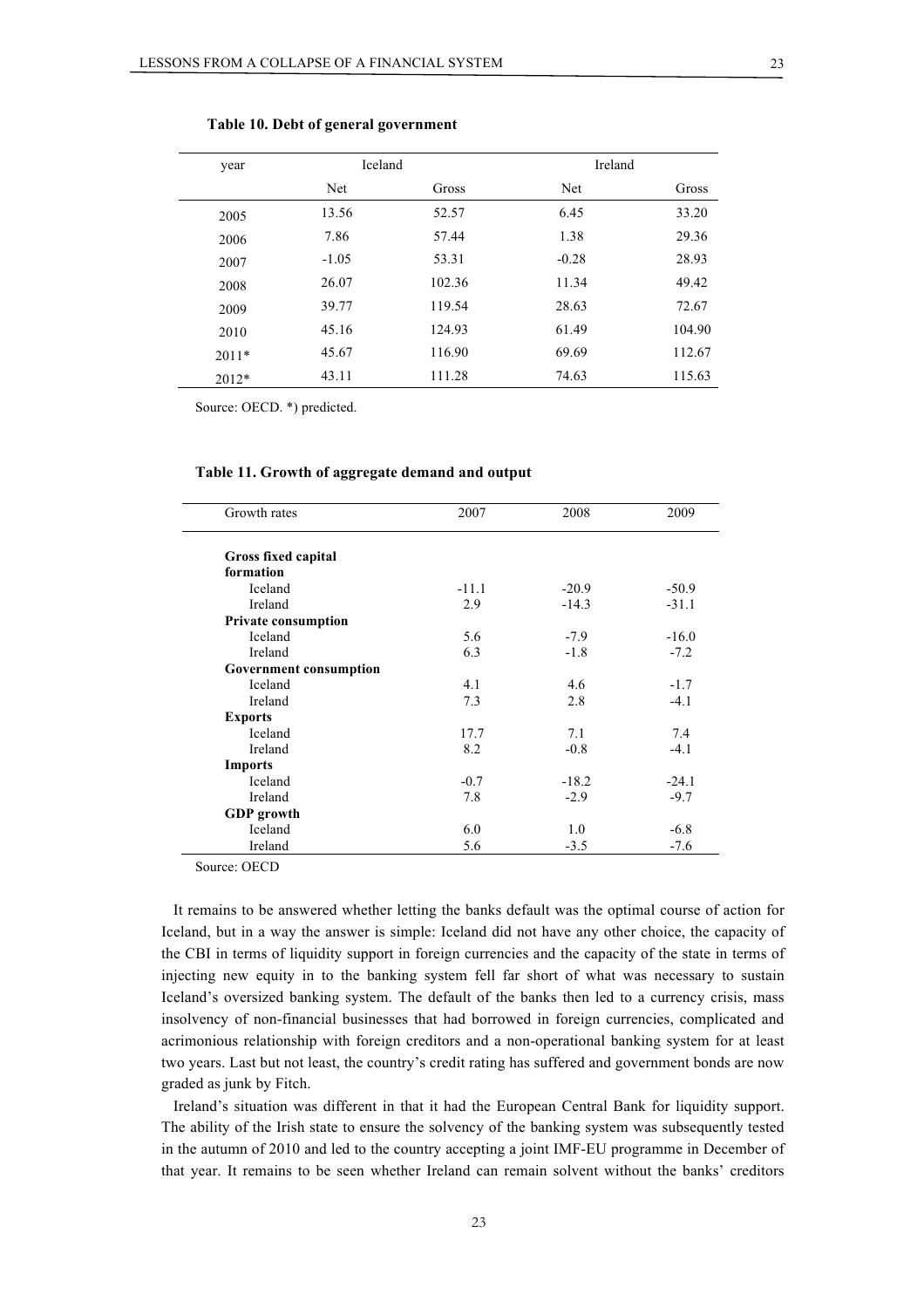accepting some of the losses. Should Ireland follow in Iceland's footsteps in letting the banks default? Or leave the euro zone? Judged by Iceland's experience such a decision might set off a traumatic sequence of events, probably made even more difficult by the greater absolute size of the Irish banks and their inter-connectedness with other European banks. An exit from the euro would similarly cause mass insolvency of businesses and households who have borrowed in euros in recent years. For Ireland, there is no easy choice.

## **4. WEAK CAPITAL: THE KEY TO RAPID EXPANSION**

Any explanation for the rapid expansion of Iceland's banking system and its ability to borrow amounts that were disproportionate to the local economy has to start with a description of how the banks managed to generate equity. Their relatively high capital adequacy ratios further facilitated borrowing in a world of cheap capital. Liquidity overflow in international markets and acceptance for increased leveraging assisted in this development as did inadequate supervision.

## **4.1. Inadequate supervision**

When Iceland became a member of the EEA Treaty it adopted the EU's directives into Icelandic law. These directives provided a minimum coordination relating to the establishment and operation of financial institutions and for the principle of mutual recognition. The directives did not prevent Member States from maintaining or setting stricter rules in relation to the credit institutions in the home country as long as they satisfied the main objectives required by the provisions of the EU and the EEA Treaty. Icelandic authorities chose not to lay down stricter rules concerning the authorisation of financial institutions. Apparently, their objective was to improve the competitive conditions of Icelandic financial institutions in the single market.

The changes implemented by the Icelandic authorities brought its financial regulatory structure to a level similar to many other European countries (BGH (2010), chapter 21). In particular it:

- Increased authorisation to invest in non-financial businesses.
- increased authorisation to extend credit to directors.
- increased authorisation to invest in real estate and real estate companies,
- increased authorisation to lend money to buy own shares,
- reduced requirements concerning the operating structure of securities companies,
- increased authorisation to operate insurance companies, and
- increased authorisation for ownership in other credit institutions.

These changes amounted to relaxing requirements already in place in Iceland without violating the minimum requirements of the EU Directives. It is clear that these changes were not decreed by the directives. Rather the main objective appears to have been to improve the competitive position of domestic financial institutions and to make domestic legislation at least no more restraining than legislation in neighbouring countries. In short, the regulatory changes were consistent with the policy of making Iceland a financial centre.

## **4.2. Leverage Cycle**

Many of the changes implemented made it easier for commercial banks to participate with their clients – who sometimes were also their owners – in leveraged buyouts, bringing their operations closer to investment bank operations. This set the stage for the rapid and unsustainable expansion of the banking system. As assets prices continued to rise, the price increases were leveraged further,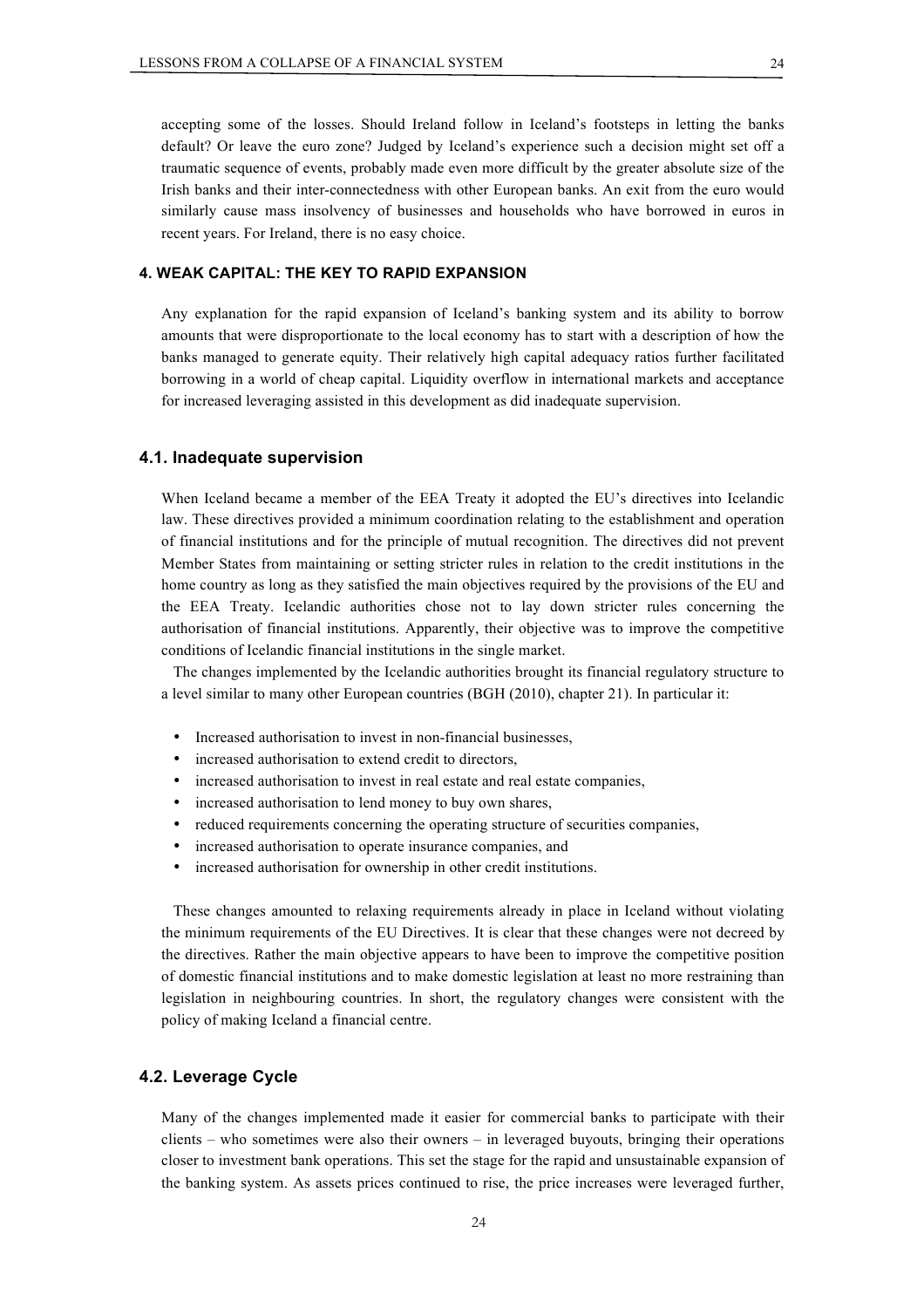still increasing asset prices, creating a spiral of increased credit and higher asset prices. The stock market index quadrupled over the three year period from 2004 – 2007. At the same time average leveraging of stocks increased by 40 percentage points, which implies that credit to buy stocks increased at a much faster than the total market value of shares outstanding.



**Figure 9. Stock prices and the share of leveraged stock** Source: BHG (2010).

Firms changed hands at prices well above their asset value, creating accounting goodwill. The growth of goodwill was fast, going up six fold in four years. It is worth pointing out that in 2006 holding companies had more goodwill than the fishing industry, where future fishing quota – the industry's main asset – is accounted for as goodwill.



**Figure 10. Goodwill by industry** Source: BHG (2010).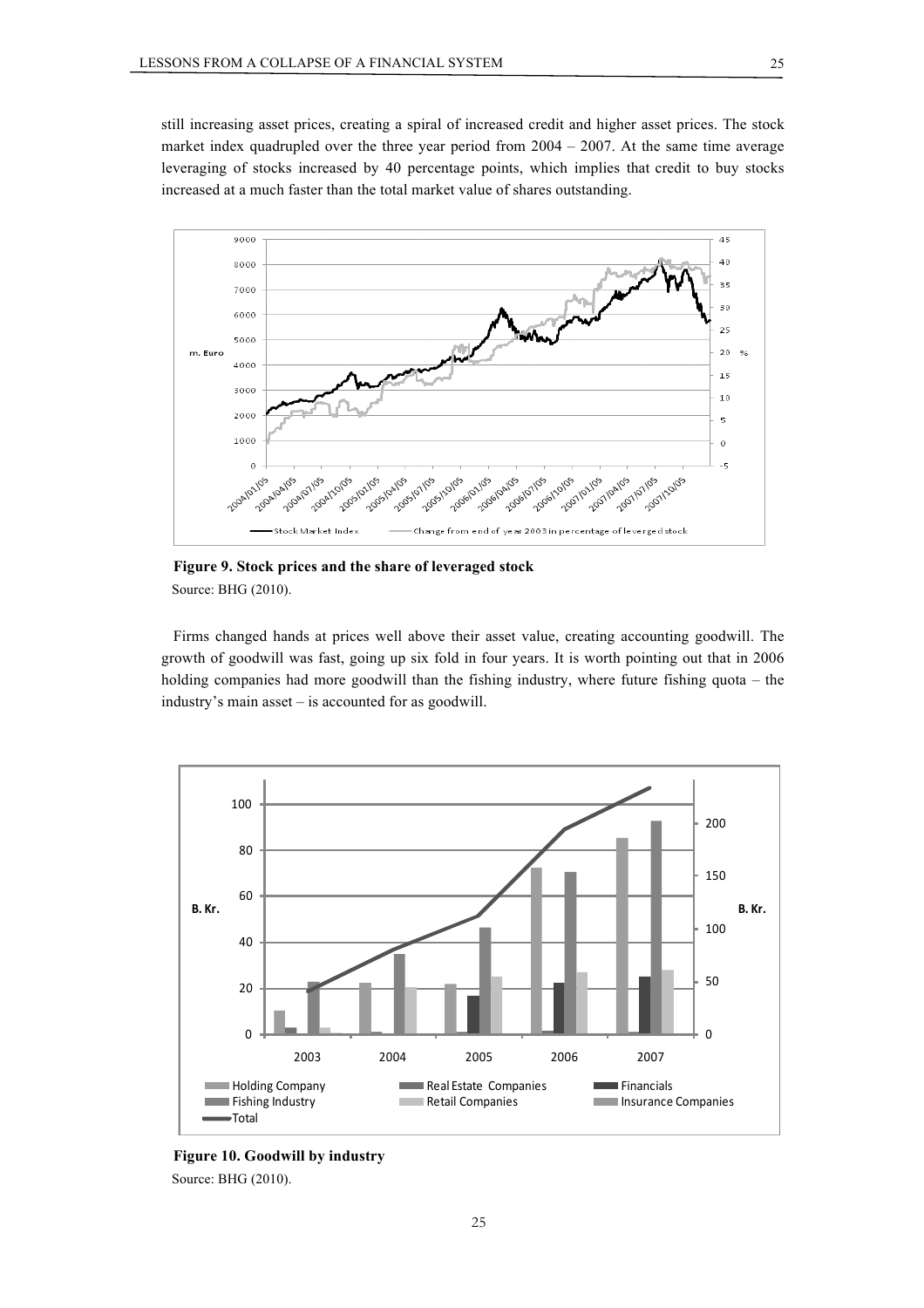Banks leveraged heavily these value-inflated firms, and more often than not also participated in the investment. Once the liquidity crises hit in the middle of 2007 it was clear to the banks that a collapse of asset prices would have a big impact on them, both through their direct ownership of assets and through their lending which was highly collateralized in these overvalued assets.<sup>53,54</sup>

## **4.3. Capital created**

Financial institutions are required to hold capital as a buffer against future losses. Over the period in question, the European capital adequacy directive (CAD), based on Basel I, was in force in Iceland. Under these regulations, financial institutions are required to hold a minimum amount of capital – broadly defined as the sum of tier 1 and tier 2 capital – equal to eight percent of risk-weighted assets. Tier 1 capital provides more loss absorption and is hence preferred to tier 2 capital, but is more expensive for the banks.

Because the CAD limits banks' leverage, they might like their capital-asset ratios to be lower than is specified by the directive. However, both supervisors and creditors would prefer them to be higher. In their annual accounts Glitnir and Kaupthing said that they aimed for over 11% while Landsbankinn aimed for above 10%. In the years prior to the crises the three Icelandic banks had on average Tier 1 capital ratio that was two or three percentage points higher than their internal aim and also two to three percentage points higher than other large Nordic banks (BGH, (2010) and Flannery (2010)).

When a financial institution increases equity, it is essential that the funding come from outside the financial institution, because otherwise the loss absorption of equity becomes illusory. For this reason, there are generally strict rules on such funding sources. In particular, it is generally considered unacceptable for a financial institution to lend money for the purchase of its own shares because this would increase the amount of core capital without in effect creating any kind of a buffer against losses. Consequently, this is illegal in most jurisdictions. In Iceland however, as described here below, collaterised lending was used to increase the banks' equity. This enabled them to borrow more money from international financial markets, as banks can leverage equity up to 12.5 times. Hence this facilitated the growth of the system.

As early as 2001 the banks cooperated in financing equity for each other in a non-transparent way. At the time one of the banks involved was still under government ownership. Kaupthing sold its own shares to an offshore company under the control of Landsbanki. Landsbanki lent the company the funds to buy the shares. This would appear to transfer risk from Kaupthing to Landsbanki, but that was not the case here, as the banks finalized this transaction by promising to funnel all dividend payments back to Kaupthing and then Kaupthing promised to buy back the shares in 18 months. In addition there was a contract of difference made to cover changes in the price of the stock, but that contract was done between Landsbanki and Kaupthing because otherwise it would have been in breach of international accounting standards.<sup>55</sup> Hence all the risk of the own shares was transferred back to Kaupthing, and should have then been deducted from Kaupthing's equity. This transaction amounted to 5-7% of Kaupthing's issued equity at the time.

Other notable capital creation is that Landsbanki hedged its employee's stock options in a number of offshore firms. These firms accumulated in less than 10 years more than 13% ownership in the bank. As Landsbanki carried the risk of financing all these shares directly or indirectly, they should have been deducted from the bank's equity base.

<sup>&</sup>lt;sup>53</sup> See Aliber (2010).<br><sup>54</sup> A report by Merrill Lynch in March 2006 also describes how falling asset prices may affect the banks. The report says that: "We cannot recall of a single other instance in Europe of where banks hold such substantial stakes in the local market (not to mention significant holdings of their own shares, for whatever reason) or where they have to justify such an unusual state of affairs. Our point is merely that if the stock market were to decline rapidly, it would certainly impact the equities that the banks are apparently holding as hedges (such as they are), as well as the client portfolios, wherever they are. See Merrill Lynch, "Icelandic Banks: Not What You Are Thinking," 7. March 2006, page 12.<br><sup>55</sup> As noted in an email between two employees of the banks, see BGH (2010), chapt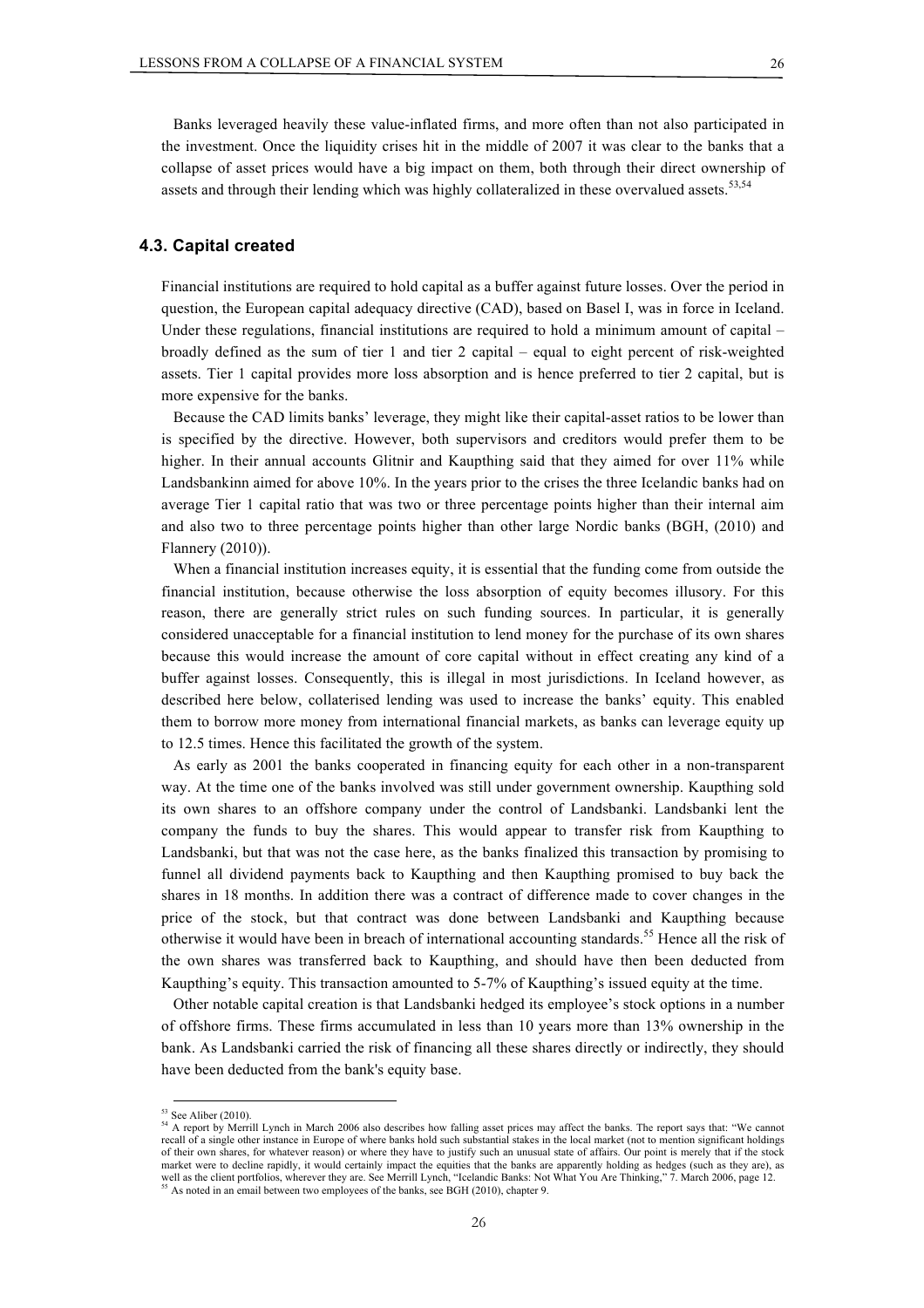In all it has been estimated that the banks carried the risk of approximately 25% of their total capital on their own balance sheet, mostly through direct collateral with no other assets backing the loans. This amounted to approximately 50% of core capital (see BGH (2010)). There was also risk due to cross financing, that is bank A financing shares in bank B. Under normal circumstances this may be considered to be standard practice. In a small system, with only three major banks, which are exposed to very similar risks, this becomes a problem. If this kind of cross financing is taken into account the weak capital in the three banks goes up to 70% of core capital (BGH (2010), chapter 21). $56,57$ 

## **5. A POST-MORTEM: SIZE AND GROWTH IN AN INTERNATIONAL PERSPECTIVE**

Both the size of the financial sector and its rapid growth posed a risk in Iceland. Either one of those risks could have caused the failure of the banks, combined they proved potent.

The size of the financial sector rendered the CBI incapable of being the lender of last resort for the banks. In comparison to other countries the Icelandic financial sector was very large with the combined assets of the three large banks over seven times GDP at the end of year 2007. In comparison the financial sector in Ireland was at the same time less than seven times GDP, in Denmark only about two times GDP and in Hungary just over one GDP. It was clearly not possible for the CBI to keep sufficient reserves of foreign currency to be a credible lender of last resort. Moreover, it was even considered to be unnecessary given the high sovereign rating and ignoring the fact that imminent financial crisis would always keep investors from lending irrespectively of credit ratings. This led to a large financial system with no lender of last resort, and history has shown that runs on banking systems occur when they have no credible lender of last resort, irrespective of the solvency of the banks.

|       | <b>Iceland</b> | <b>Ireland</b> | Hungary | <b>Denmark</b> |
|-------|----------------|----------------|---------|----------------|
| 2004  | 238%           | 459%           | 82%     | 180%           |
| 2005  | 376%           | 565%           | 92%     | 185%           |
| 2006  | 534%           | 653%           | 103%    | 197%           |
| 2007  | 744%           | 681%           | 113%    | 232%           |
| 2008* | 865%           | 825%           | 128%    | 262%           |

**Table 12. Size of the Financial Sector (total Assets % of GDP)**

\* End of August 2008 for Iceland

Source: OECD, CBI, Central Bank of Hungary.

But were the Icelandic banks solvent at the time of their collapse? This is something that is very hard to answer with full certainty. There are however strong indications that they were not, and may have even been insolvent for some time prior to their failure.<sup>58</sup> One of the reasons may have been their fast growth in the years before the collapse, which resulted in adverse selection of customers, poor underwriting standards and looting as discussed above.

The Icelandic banks grew very fast in the years before their collapse. The balance sheets of the three large banks grew over 50% on average during the years 2004-2008. This growth was not common among other international banking institutions, see table 11. The much talked about Irish banks did not grow at this rate, with the two largest Irish banks, Allied Irish and Bank of Ireland, growing less than 20 percent on average per year and the Anglo-Irish bank growing at a rate of 34%

<sup>&</sup>lt;sup>56</sup> FME "Rules on additional own funds items for financial undertakings", No. 156 of 26 January 2005 Article 4.<br><sup>57</sup> In Iceland long term subordinate debt was allowed as of January 2005 to count towards 33% of tier 1 cap countries this is closer to 15%. Clearly, financing with long term subordinate debt is easier than with equity. (EU Directive 2006 –48-ec) <sup>58</sup> BGH (2010) also support this.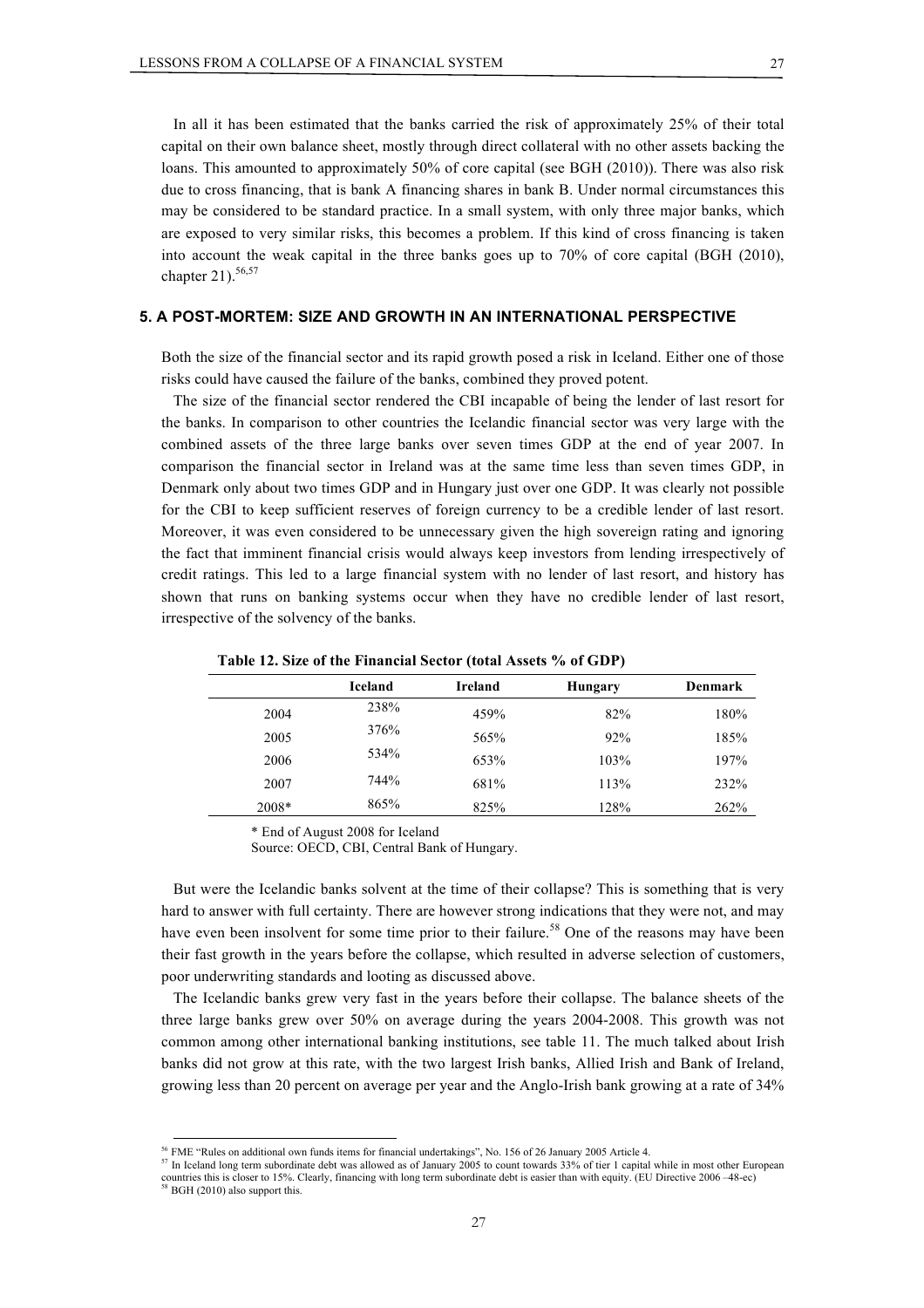per year. The growth of the Icelandic banks cannot be attributed to mergers and acquisitions, as the SIC calculated that the average annual organic growth of the banks was still between 39 and 47%.

| Kaupthing                            | 61% |
|--------------------------------------|-----|
| Glitnir                              | 50% |
| Landsbanki                           | 51% |
| Anglo Irish                          | 34% |
| Danske Bank                          | 17% |
| Swedbank                             | 13% |
| Bank of Ireland                      | 17% |
| Allied Irish                         | 18% |
| OTP (Hungarian General Savings Bank) | 22% |
|                                      |     |

**Table 13. Average Annual Asset Growth 2004-2008\***

Source: Thomson One Banker \*Icelandic banks up to

mid year 2008. \* Icelandic banks up to mid year 2008.

This growth resulted among other things in rapid credit growth in the domestic market as shown in Figure 11 below.



**Figure 11. Domestic credit growth by banking sector (% of GDP)** Source: World bank

Research supports the hypotheses that rapid lending growth may lead to diminished quality of the lending book. This leads among other things to increased future loan losses, as described in Jiménez and Saurina (2006). Adverse selection of customers is one of the reasons, in addition to poor underwriting standards and poor record keeping (BGH 2010, Flannery 2010). The Icelandic banks did not meet the rapid credit expansion by increasing their allowances for loan losses, quite on the contrary. For 2006 and 2007 their loan loss allowances were around 0.8%, while at the same time Danske Bank put about 1.45% into loan loss allowances.<sup>59</sup>

During this time the regulator in Iceland focused on the banks capital to gauge their financial wellbeing, which was high in comparison to banks from other countries, as shown in Figure 12. This capital was however to a large extent self-financed, as described in Section 4 above, and hence a much weakened buffer against any potential losses. This focus on capital ratios prevented the regulator from investigating further the quality erosion that was occurring in the banks lending books.

 <sup>59</sup> Loan loss allowance of gross loans.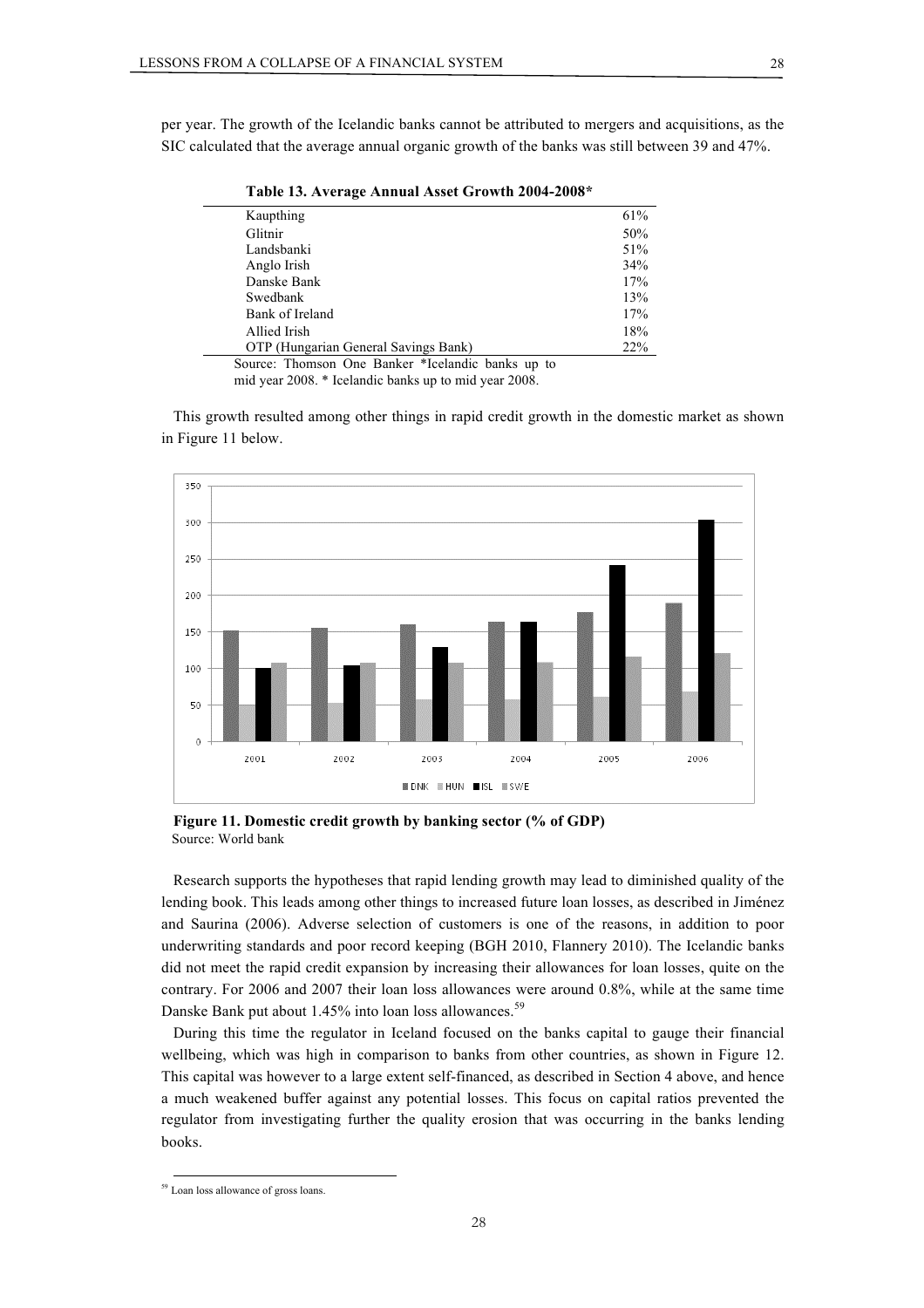

**Figure 12. Bank capital to assets ratio %** Source: World bank

It was not until the banks had failed, that the poor quality of their assets became apparent to regulators and the CBI.<sup>60</sup> Among the worst performing assets were loans for own securities into limited liability firms, loans to the banks biggest owners and investment bank operations which were highly correlated with other operations of the banks. The assets were in fact so interconnected that when one became worthless the rest of them fell like dominos. The first independent assessment of the assets of the banks resulted in a recommended  $62\%$  write down.<sup>61</sup> This amounted to almost five times Iceland's GDP. This does indicate that the bank run that occurred was on insolvent banks.

## **6. IMPLICATIONS FOR EU FINANCIAL REGULATION AND STABILITY**

The collapse of Iceland's banking system and its effect on neighbouring countries has revealed weaknesses in the European passport system. The European passport system allows banks to compete and enjoy economies of scale by operating in other countries, hence diversifying risk and increasing competition. The regulatory structure around the system is intended to even the competitive position between institutions domiciled in different member states. A logical conclusion of the single market project is that financial institutions from one member state can operate in all member states. The established financial centres in Europe have centuries of experience in cooperation in regulation and crisis resolution. For countries with long established financial centres, an optimal arrangement would have their banks operating in each other's jurisdictions and in the less financially developed countries, while banks from outside the club would not be allowed to operate within their borders unless subject to specific restrictions.

The European regulatory system has been severely criticized in recent official reports, such as Larosiere (2009) and Turner (2009), but here we would like to only identify those weaknesses that pertain to the case of Iceland. The primary issue here is the fragmented nature of supervision and the notion that the home supervisor is the only one possessing both information and adequate supervisory powers over the mother bank and its international bank branches, which puts considerable faith in the ability of national supervisors. $62$ 

<sup>&</sup>lt;sup>60</sup> The SIC commission indicates that the banks knew much earlier. For example the largest creditor in the system was having trouble in late 2007 and by March 2008 it was clear that some action was needed to prevent complete default.

 $61$  (BGH 2010, chapter 11). The write down ended up being a little lower than this.

 $62$  Subsidiaries are supervised by host country.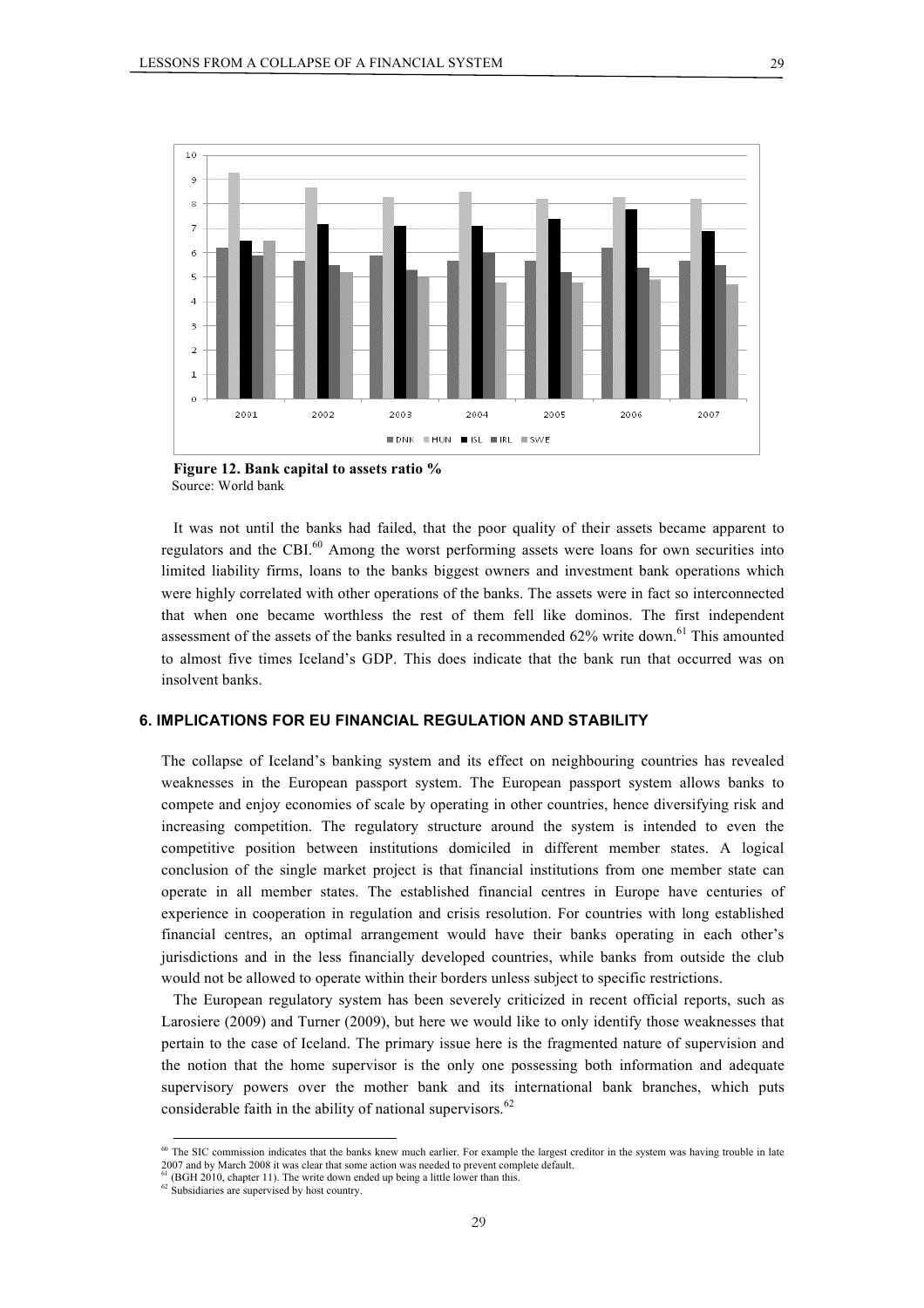A thorough analysis of the readiness of the EU to act in the eventuality of a crisis and its actions when the crisis occurs is provided by Pisani-Ferry Sapir (2010). They note that the internationalization of European financial institutions had been growing at a rapid pace while the institutional structure of the EU had not kept up. Supervision remained almost exclusively national while information sharing was limited. "In the case of cross-border banking institutions, it is the central bank of the host country which bears the responsibility, regardless of whether the foreign bank operates as a branch or as a subsidiary on its territory" and "there is a distinct risk of insufficient flow of information and too little cooperation between home and host authorities in case of market stress."

## **6.1. Asymmetry in ability and enforcement**

A key flaw in the EU passport is that regulations are pan-European but supervision is mostly in the hands of the home regulator.

If the home regulatory authority has less experience or faces weaker incentives to do proper supervision than the supervisory authority of the established banking nations, significant risk may be created for these established banking nations. This is particularly acute when a smaller country attempts to establish an international financial centre, as was the case with Iceland. If the established nations create a common regulatory structure that they find suitable for their interests, it may be too sophisticated and rely on particular assumptions that are not fulfilled in practice for other countries.

The lack of interest by the government in proper financial regulation and supervision affected the resources available to the regulator. One example of the limited ability of the FME was its lack of software and computers that would enable it to track such things as related-party lending.

The banks themselves clearly attached some value to the Icelandic supervisory standards. The banks were faced with significant costs because they were domiciled in Iceland and higher costs of funding because the accounts were in Icelandic currency and not euros. However, the benefits of an advantageous tax environment and lax supervision seemed to have outweighed the funding disadvantages.

Financial supervision can be approached either from a legalistic or a more principle-based method. In the specific case of the introduction of one of the Icelandic banks' internet accounts in Europe – the best known example being the Icesave accounts of the Landsbanki – the attitude of the Dutch National Central Bank were legalistic, while the Bank of France clearly was more pragmatic when it kept delaying the processing of Landsbanki's application to set up a branch in France.<sup>63</sup> However, we should note that these countries could not have delayed infinitely because of the EEA agreement. Iceland's FSA followed a purely legalistic approach.<sup>64</sup> Such a legalistic, and in our view, inappropriate position creates problems for the European passport project and the philosophy of the single market.<sup>65</sup>

There are many indications that the level of enforcement of the Icelandic supervisor (FME) did not meet best practices in the EU, and that the Icelandic banks did not hold it in high regard. If the letter of the law was not broken there was nothing that could be done. Foreign regulatory bodies and central banks seemed to work in a different manner. Thus the ECB refused to use *love letters* as collateral and the French kept postponing allowing branches to be set up.

<sup>&</sup>lt;sup>63</sup> See chapter 17 of BGH (2010). The chapter cites minutes from a meeting of the governing body of the Icelandic Deposit Insurance Fund where it says that its French counterpart did not want to agree on assuming any responsibilities for deposit insurance (top up) when it came to the operation of the Icelandic banks in France. There were also delays in reaching an agreement with Sweden.

The former head of the FME (FSA) when asked on TV what the purpose of this institution was responded by saying "ensuring the banks obey the law".

<sup>&</sup>lt;sup>65</sup> Similar view is set forth in "The Turner Review," page 7, "Regulatory and supervisory coverage should follow the principle of economic substance not legal form."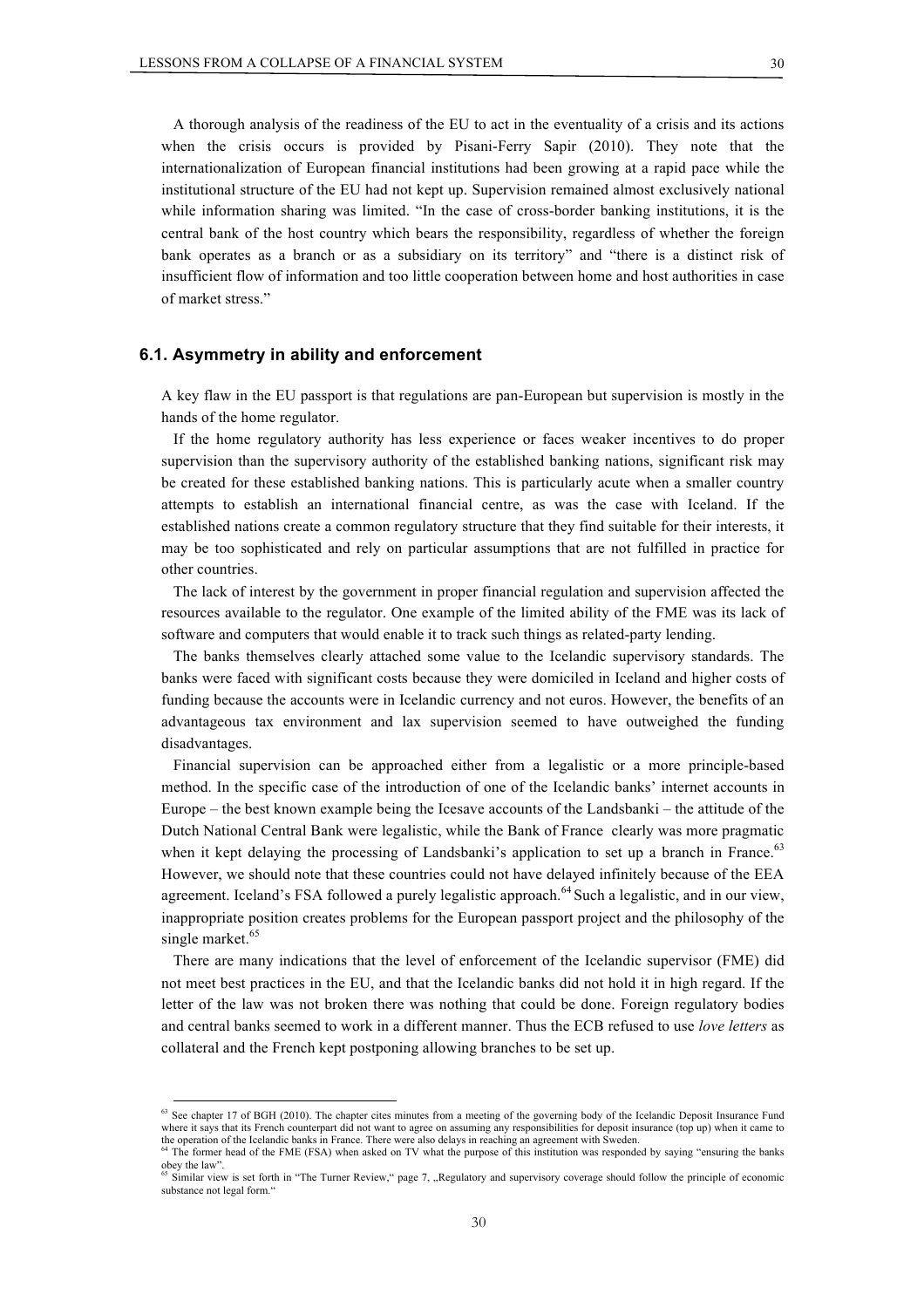## **6.2. The European passport system**

The European Union is currently proposing to set up bodies tasked with monitoring and supervising financial institutions in Europe. These are the European Systemic Risk Board (ESRB), European Banking Authority (EBA) and European Securities and Markets Authority (ESMA).<sup>66</sup> These may go some way in solving the problems described in this paper.

Another option is to scale down the European passport by, for example, not requiring member countries to allow foreign branches or even subsidiaries. Such activities would be left to member countries to allow and supervise.

A third option is to modify the European passport to specifically take into account the externality identified by the case of the Icelandic banks.

- 1. First, deposit insurance should be in the home currency. This would reduce the attractiveness of branches of foreign banks – that is to say those domiciled outside the euro area – to depositors.
- 2. If a host supervisor provides deposit insurance that exceeds deposit insurance in the home country it should have shared supervisory responsibilities. This includes monitoring and the ability to refuse or scale down certain activities. However, this carries with it the danger of protectionism, since by providing deposit insurance, the host gains supervisory powers.
- 3. The systemic implications of any financial institution should be monitored. If a financial institution opts to operate in more than one member country, supervision needs to be exercised by either the sharing of supervision across countries or the establishment of a pan-European supervisor addressing those cross-border institutions. In this case, one could either ring fence the international operations or have common budgetary or resolution process.

In discussing Landsbanki, Lord Turner (2009) said, "Faced with that reality we either need more European coordination or more national powers – more Europe or less Europe – we can't stay where we are."

The key problem is what might be termed as the elephant in the closet: ultimately supervision depends on taxpayer support and taxpayers are unwilling to help institutions that have gotten into trouble in a third country. Since supervision follows the money, it has to remain at home. This has frustrated all attempts at creating a European supervisor, and is likely to continue doing so, unless the EU acquires significant budgetary powers. That said, both the European systemic risk board (ESRB) and the European System of Financial Supervisors (ESFS) are important steps forward. Many of the problems associated with the cross-border activities of the Icelandic banks would have been checked much earlier if adequate information sharing had been in place.

 <sup>66</sup> Proposal for a Council Decision entrusting the European Central Bank with specific tasks concerning the functioning of the European Systemic Risk Board http://register.consilium.europa.eu/pdf/en/09/st13/st13645.en09.pdf.

Proposal for a regulation of the European Parliament and the Council on Community macro prudential oversight of the financial system and establishing a European Systemic Risk Board http://register.consilium.europa.eu/pdf/en/09/st13/st13648.en09.pdf.

Proposal for a regulation of the European Parliament and the Council establishing a European Banking Authority http://register.consilium.europa.eu/pdf/en/09/st13/st13652.en09.pdf. Proposal for a Regulation of the European Parliament and of the Council establishing a European Insurance and Occupational Pensions

Authority http://register.consilium.europa.eu/pdf/en/09/st13/st13653.en09.pdf. Proposal for a Regulation of the European Parliament and of the Council establishing a European Securities and Markets Authority

http://register.consilium.europa.eu/pdf/en/09/st13/st13654.en09.pdf.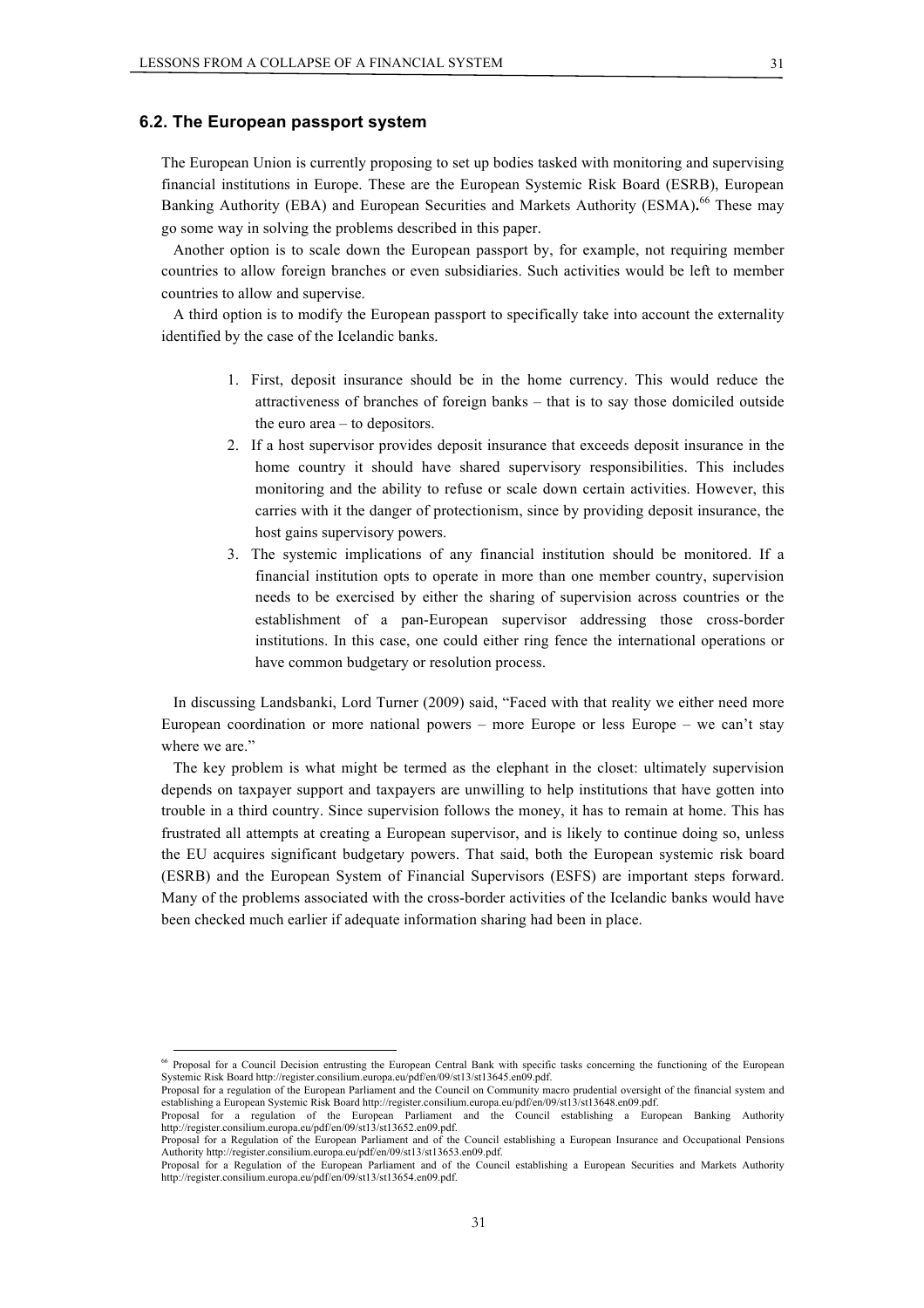## **7. POLICY CONCLUSIONS**

The attempt by Iceland's authorities to establish an international financial centre ended in a collapse of the country's financial system in October 2008. The episode provides several lessons that are relevant for other countries.

There are implications to be drawn from the role of politics in the crisis. The banking system of Iceland was sold to political cronies at the turn of the century and the authorities subsequently changed the laws and regulations to facilitate the rapid expansion of the banks. The banks were affiliated with one or more political parties. The political connection and the support of the authorities increased managers' ability and incentives to extract private benefits of control while shifting risk to third parties, like domestic and foreign taxpayers and foreign creditors. These problems are exacerbated by symptoms of the small country syndrome.

Both the size of the financial sector and its rapid growth were a problem. The size of the financial sector rendered the CBI incapable of being the lender of last resort for the banks. This leads to a run on the system at some point with the probability one, with the predictable outcome of a failure irrespectively of weather the banks would have been insolvent or just illiquid. This is of course a situation that should be avoided at all costs.

The rapid growth of the banks was also unsustainable, as it was based on gearing up of equity that was in large part lent from within the system, hence false. Other research has also pointed out that lending books of rapidly growing financial institutions tend to be lacking in quality, leading to latent increase in loan losses.<sup>67</sup> Hence the Icelandic lesson backs up the notion that rapid growth of financial institutions should be monitored quite closely and even potentially hampered if the financial institution in question is systemically important.

The Iceland experience also shows some of the perils of floating exchange rates. Iceland exercised an independent monetary policy that consisted of raising interest rates during the boom years 2003-2008 to curb domestic demand in order to reach an inflation target of 2.5%. This created a large and growing interest rate differential with other countries that generated large volumes of carry trades. In addition, the interest differential made managers borrow at foreign rates to invest at domestic rates, recording the difference as profits. This made monetary policy ineffective at curbing demand. Also, the profits were used to justify the paying out of dividends, high executive salaries, and non-pecuniary benefits to management, and the leveraging needed to buy more businesses. The borrowing in foreign currencies made private risk become public risk. The eventual depreciation then made a large section of the economy insolvent.

Finally, some of the dangers from home country rule in European passport policy were revealed. For the European passport system to work, the home supervisor must be trustworthy. However, some countries may have the incentive to undercut standards of host countries. This calls for a minimum enforcement standard throughout the market by either the EU monitoring the quality of national supervisors or by direct EU-level supervision of cross-border banking. Moreover, deposit insurance should be in the home currency. Finally, the systemic implications of any financial institution should be monitored.

 <sup>67</sup> Shaffer, S (1998) and Fernández de Lis, Santiago, Jorge Martínez Pagés and Jesús Saurina (2000).